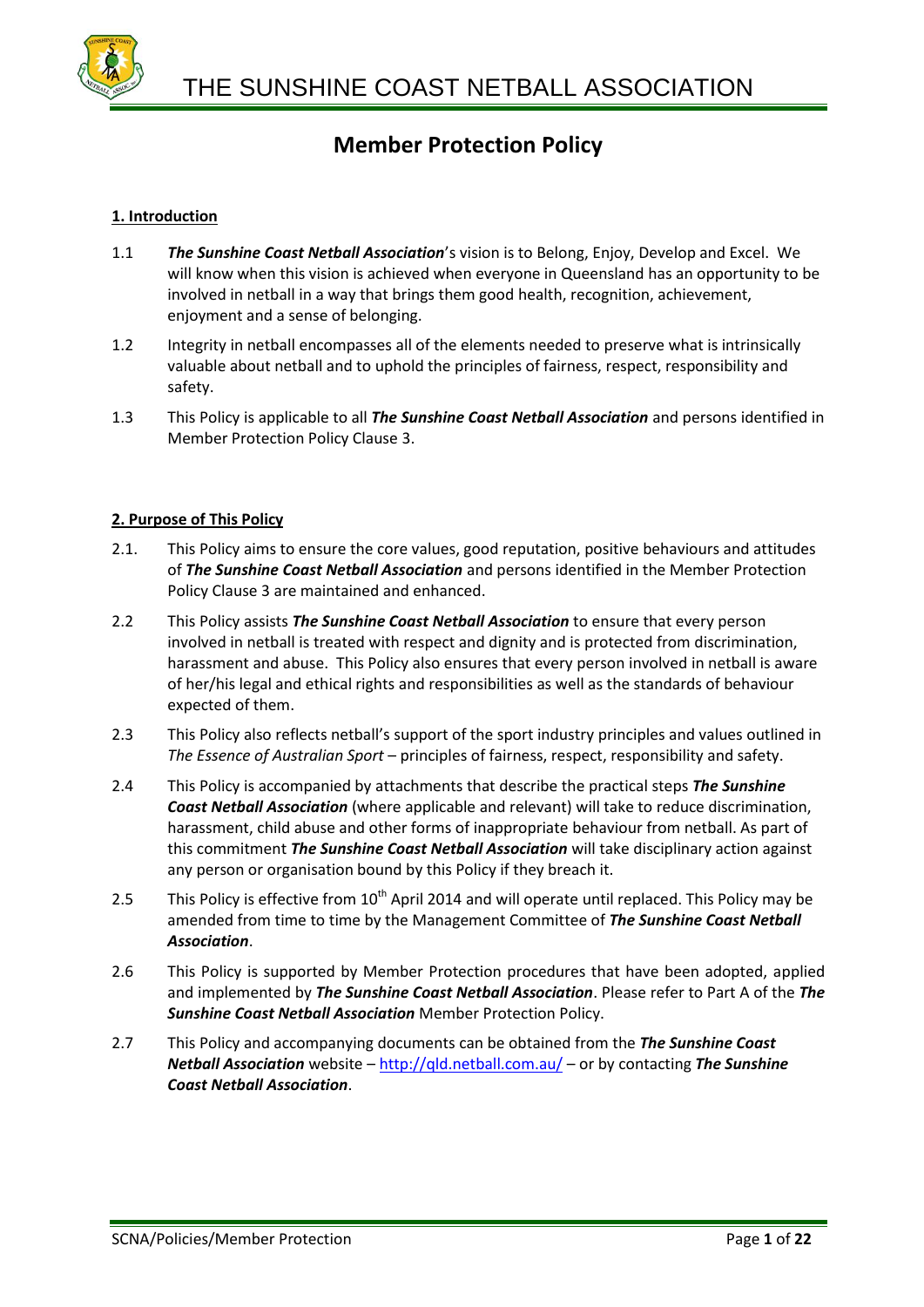

### **3. Who Does This Policy Apply To?**

- 3.1 This Policy applies to the following people whether they are operating in a paid or unpaid/voluntary capacity at *The Sunshine Coast Netball Association*:
	- 3.1.1 Individual Members including service award holders and life members.
	- 3.1.2 Individuals sitting on *The Sunshine Coast Netball Association* boards, committees, sub-committees, and panels.
	- 3.1.3 Employees and volunteers of *The Sunshine Coast Netball Association*.
	- 3.1.4 Support personnel, managers, physiotherapists, psychologists, masseurs, sport trainers of *The Sunshine Coast Netball Association* teams.
	- 3.1.5 Coaches and assistant coaches of *The Sunshine Coast Netball Association* teams.
	- 3.1.6 Athletes and players of *The Sunshine Coast Netball Association* teams.
	- 3.1.7 *The Sunshine Coast Netball Association* umpires, bench officials and other officials.
	- 3.1.8 This Policy will continue to apply to a person even after they have stopped their association or employment with *The Sunshine Coast Netball Association* if disciplinary action, against that person, has commenced.

### **4. Organisational Responsibilities**

- 4.1 *The Sunshine Coast Netball Association* and persons identified in the Member Protection Policy Clause 3 must:
	- 4.1.1 Adopt, implement and comply with this Policy and its regulations and attachments.
	- 4.1.2 Ensure that the Constitution, By-Laws, Rules, Policies or other documents include the necessary clauses for this Policy to be enforceable.
	- 4.1.3 Publish, distribute and otherwise promote this Policy and the consequences of any breach.
	- 4.1.4 Promote appropriate standards of conduct at all times.
	- 4.1.5 Deal with any breaches or complaints made under this Policy in an impartial, sensitive, fair, timely and confidential manner.
	- 4.1.6 Apply this Policy consistently without fear or favour.
	- 4.1.7 Recognise and enforce any penalty imposed under this Policy.
	- 4.1.8 Endeavour to ensure that a copy of this Policy is available or accessible to all people and organisations to whom this Policy applies.
	- 4.1.9 Appoint or have access to appropriately trained people to receive and handle complaints and allegations (e.g. Member Protection Information Officers – MPIO)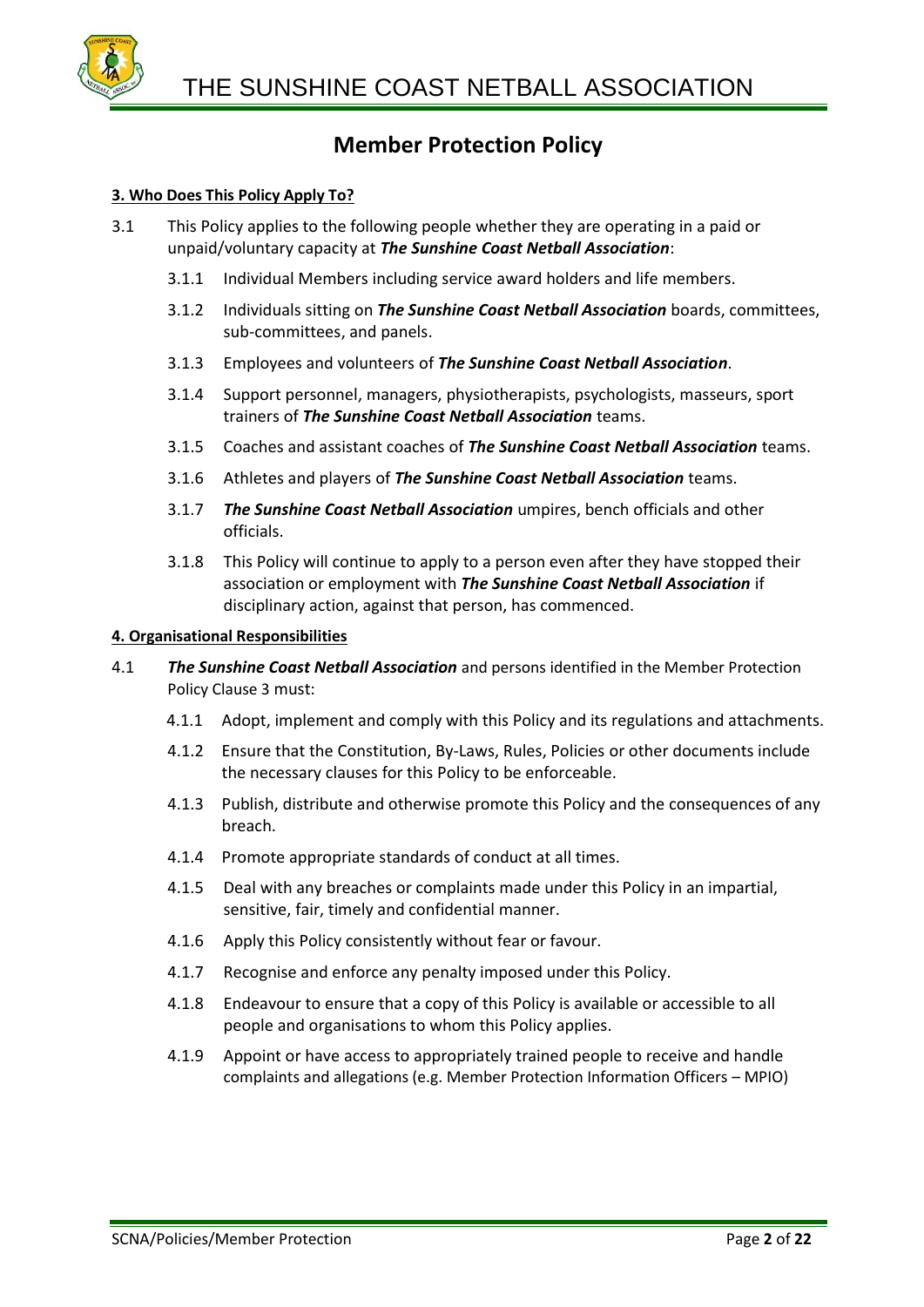

4.2 Any reasonable costs relating to the complaint process set out in this Policy (e.g. investigation and/or mediation and/or hearings tribunal and/or procedure for handling allegations of child abuse) are to be met by the party that the complaint relates to either *The Sunshine Coast Netball Association* and/or its Affiliates.

### **5. Individual Responsibilities**

- 5.1 Individuals bound by this Policy are responsible for:
	- 5.1.1 Making sure they are aware of the Policy and comply with the codes and standards of behaviour as set out.
	- 5.1.2 Consenting to undergo screening as per the National Child Protection Regulation and/or relevant State/Territory Legislation if the person holds or applies for a role that involves regular unsupervised contact with children and young people under the age of 18 years.
	- 5.1.3 Placing the safety and welfare of children above other considerations.
	- 5.1.4 Being accountable for their own behaviour.
	- 5.1.5 Following the steps outlined in this Policy for making a complaint or reporting possible child abuse.
	- 5.1.6 Complying with any decisions and/or disciplinary measures imposed under this Policy.
	- 5.1.7 Cooperating to provide in a netball environment free of discrimination, child abuse and harassment.
	- 5.1.8 Understanding the possible consequences of breaching this Policy.
	- 5.1.9 Complying with all other requirements of this Policy.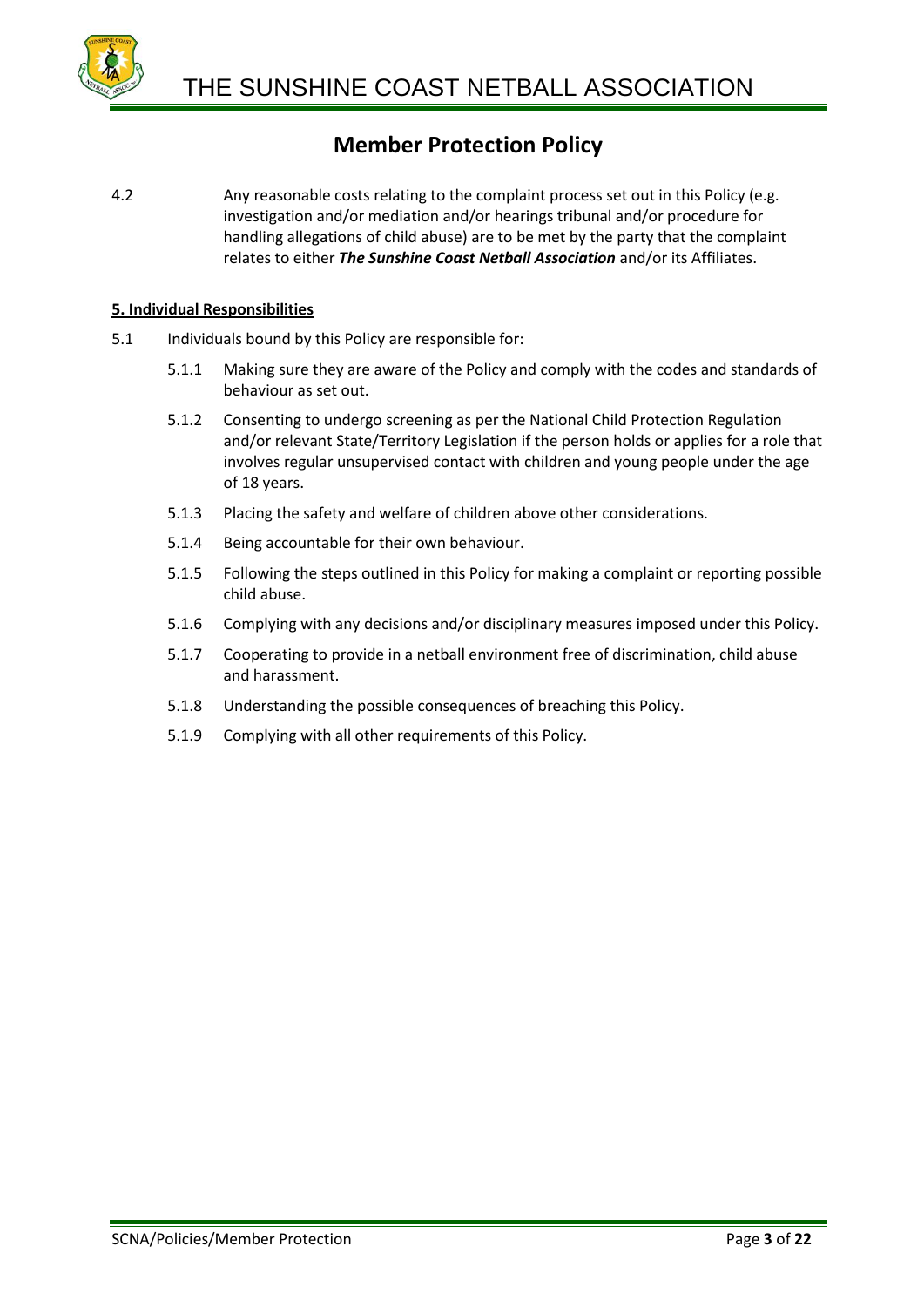

### **6. Position Statement: Child Protection & Working with Children Check Requirements**

- 6.1 *The Sunshine Coast Netball Association* and persons identified in the Member Protection Policy Clause 3 are committed to the safety and wellbeing of all children and young people who participate in netball and access netball's services. *The Sunshine Coast Netball Association* supports the rights of the child and will act at all times to ensure a child-safe environment is maintained.
- 6.2 *The Sunshine Coast Netball Association* and persons identified in the Member Protection Policy Clause 3 acknowledge the valuable contribution made by staff, members and volunteers and encourage their active participation in providing and maintaining a safe, fair and inclusive environment for all participants.
- 6.3 *The Sunshine Coast Netball Association* and persons identified in the Member Protection Policy Clause 3 must have a valid Queensland Blue Card. All costs associated with obtaining a card will be funded by *The Sunshine Coast Netball Association*. Please refer to Part B of the *The Sunshine Coast Netball Association* Member Protection Policy.

### **6.4 Identify and Analyse Risk of Harm**

6.4.1 *The Sunshine Coast Netball Association* (where applicable and relevant) will develop and implement a risk management strategy, including a review of existing child protection practices, to determine how child-safe netball is and to identify additional steps netball can take to minimise and prevent the risk of harm to children because of the actions of an employee, volunteer or another person.

### **6.5 Develop Codes of Behaviour**

- 6.5.1 *The Sunshine Coast Netball Association* will develop and promote Codes of Behaviour (refer to part A in this policy) that set out the conduct expected of adults when they deal and interact with children and young people involved in netball, especially those in the care of *The Sunshine Coast Netball Association* and persons identified in the Member Protection Policy Clause 3.
- 6.5.2 *The Sunshine Coast Netball Association* will develop and promote Codes of Behaviour (refer to part A in this policy) that set out the conduct appropriate when dealing with children.
- 6.5.3 These Codes will clearly describe professional boundaries, ethical behaviour and unacceptable behaviour. (Refer to Attachments in this Policy)

### **6.6 Choose Suitable Employees and Volunteers**

- 6.6.1 *The Sunshine Coast Netball Association* (where applicable and relevant) will ensure that their organisation takes all reasonable steps to ensure it engages the most suitable and appropriate people to work with children and young people, especially those in positions that involve regular unsupervised contact with the children and young persons. This may be achieved using a range of screening measures.
- 6.6.2 *The Sunshine Coast Netball Association* (where applicable and relevant) will ensure that working with children checks as per State Legislation are conducted for all employees and volunteers who work with children, where an assessment is required by law.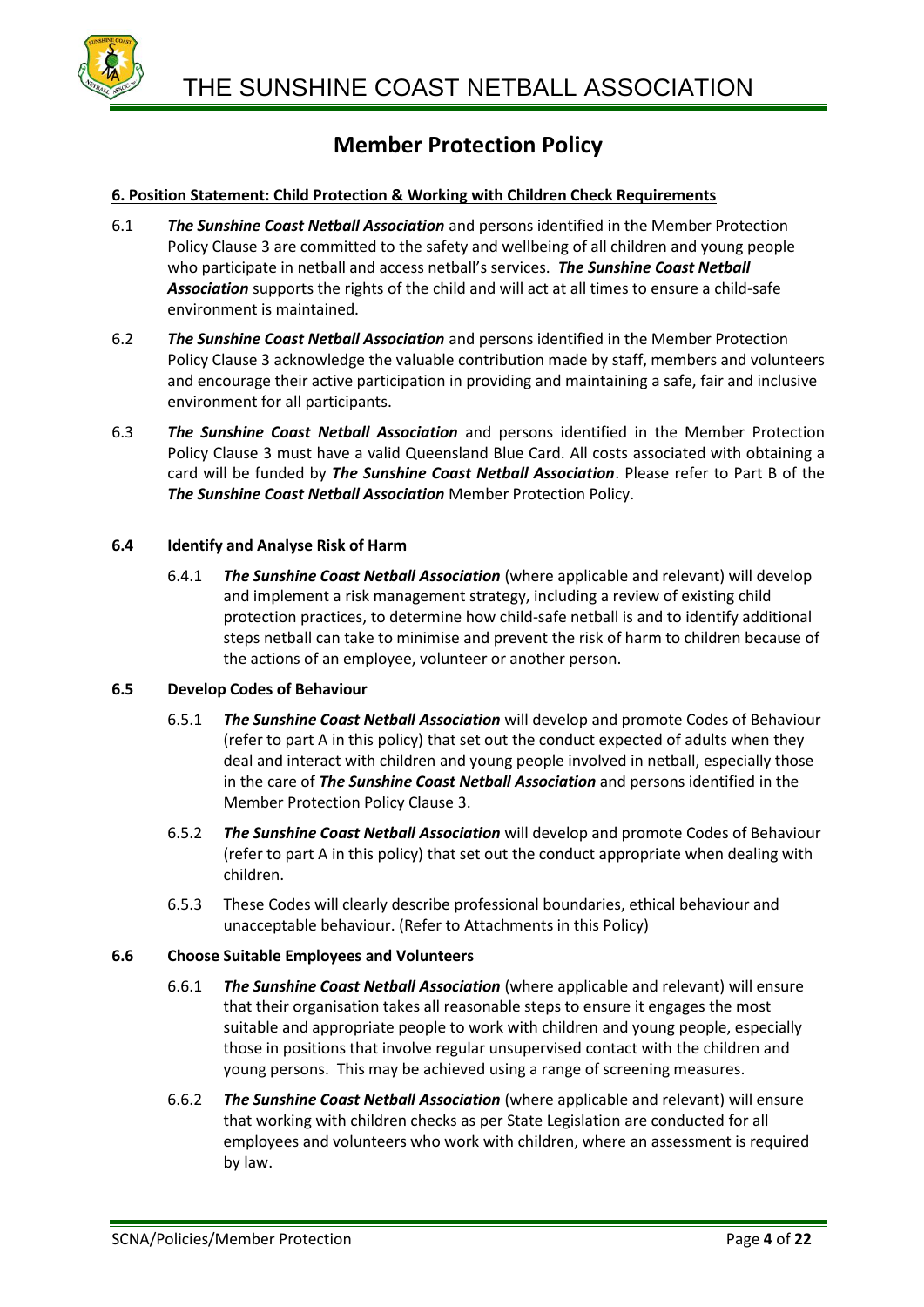

6.6.3 If a criminal history report is obtained as part of their screening process, *The Sunshine Coast Netball Association* will handle this information confidentially and in accordance with relevant State/Territory requirements. (Refer to Part B - Child Protection and Working with Children Check Requirements)

### **6.7 Support, Train, Supervise and Enhance Performance**

6.7.1 *The Sunshine Coast Netball Association* and persons identified in the Member Protection Policy Clause 3 (where applicable and relevant) are bound by this Policy and will ensure that all volunteers and employees who work with children and young people have ongoing supervision, support and training. The goal is to develop skills and capacity to enhance their performance so netball can maintain a child-safe netball environment.

### **6.8 Empower and Promote the Participation of Children**

6.8.1 *The Sunshine Coast Netball Association* and persons identified in the Member Protection Policy Clause 3 (where applicable and relevant) will encourage junior participants to be involved in developing and maintaining a child-safe environment for netball.

### **6.9 Report and Respond Appropriately To Suspected Abuse and Neglect**

- 6.9.1 *The Sunshine Coast Netball Association* will ensure that all persons identified in the Member Protection Policy Clause 3 are able to identify and respond appropriately to children and young people at risk of harm and that they are aware of their responsibilities under respective State/Territory laws to make a report if they suspect on reasonable grounds that a child has been or is being abused or neglected (refer to part H in this policy)
- 6.9.2 *The Sunshine Coast Netball Association* requires that any child or young person who is abused, or anyone who reasonably suspects that a child has been or is being abused by someone within the netball environment, is reported immediately to the police or relevant government agency and *The Sunshine Coast Netball Association* (where applicable and relevant). Descriptions of the sorts of activity which may be abuse are in the Definitions to this Policy (Clause 20).
- 6.9.3 All allegations of child abuse will be dealt with promptly, seriously, sensitively and confidentially. A person will not be victimised for reporting an allegation of child abuse and the privacy of all persons concerned will be respected. *The Sunshine Coast Netball Association* procedures for handling allegations of child abuse are outlined in (refer to Part H in this Policy).
- 6.9.4 If anyone bound by this Policy reasonably suspects that a child is being abused by her/his parent/s or guardian/s, they are advised to contact the relevant government department: Department of Communities, Child Safety and Disability Services <http://www.communities.qld.gov.au/childsafety> Ph: 1800 811 810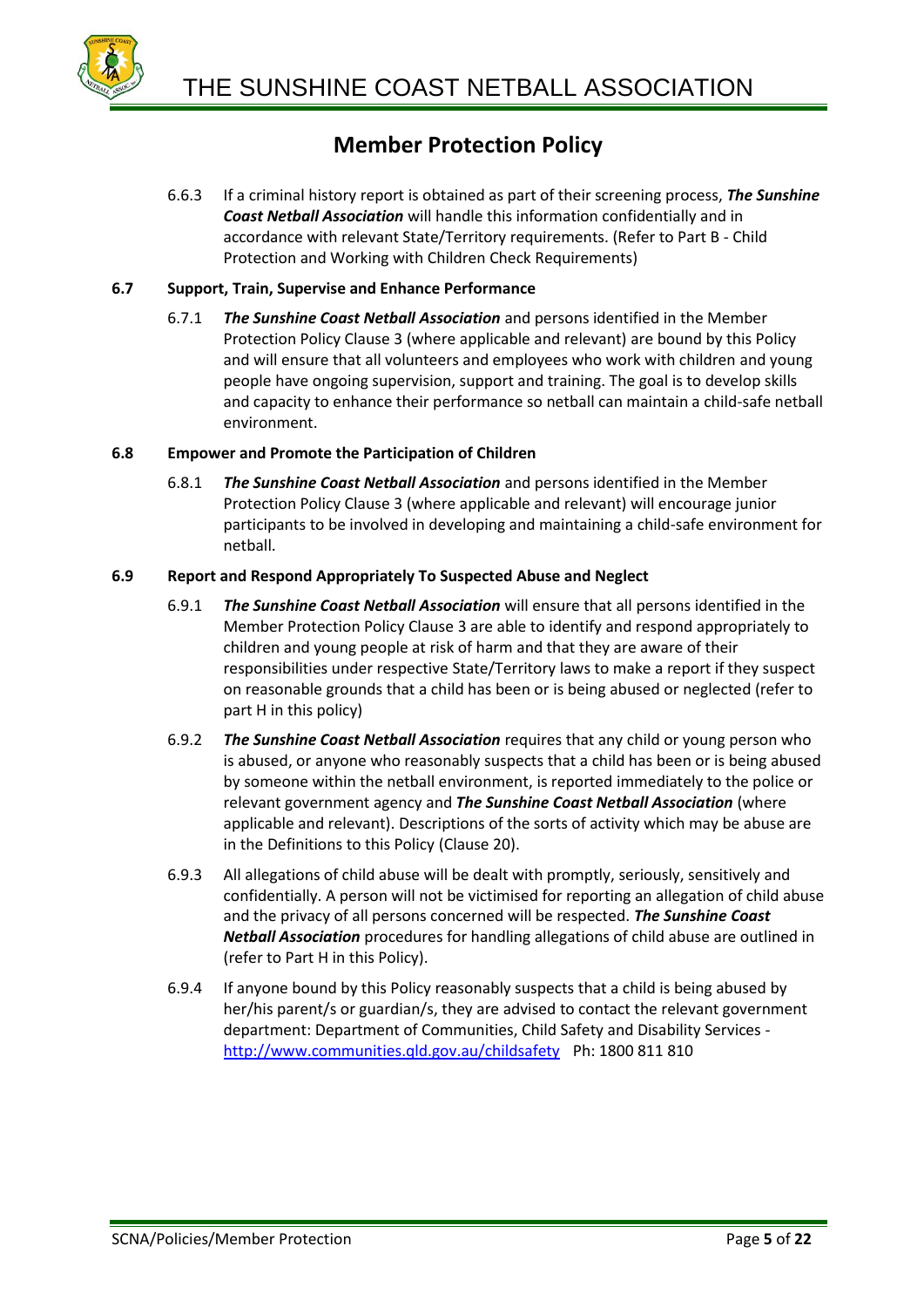

### **7. Position Statement: Taking Images of Children**

- 7.1 Images of children can be used inappropriately or illegally. *The Sunshine Coast Netball Association* requires all persons identified in the Member Protection Policy Clause 3, wherever possible, to obtain permission from a child's parent/guardian before taking an image of a child that is not their own. They should make sure the parent/guardian understands how the image will be used.
- 7.2 *The Sunshine Coast Netball Association* (where applicable and relevant) requires the privacy of others to be respected and disallows the use of camera phones, videos and cameras to be used inside changing areas, showers and toilets.
- 7.3 When using a photo of a child *The Sunshine Coast Netball Association* (where applicable and relevant) will not name or identify the child, publish personal information such as residential address, email address or telephone numbers without the consent of the parent/guardian.
- 7.4 *The Sunshine Coast Netball Association* (where applicable and relevant) will not provide information about a child's hobbies, interests, school, or the like as this information can be used by pedophiles or other persons to groom a child.
- 7.5 *The Sunshine Coast Netball Association* (where applicable and relevant) will only use images of children that are relevant to netball and will ensure that they are suitably clothed in a manner that promotes participation in netball. *The Sunshine Coast Netball Association* (wherever applicable and relevant) will seek permission from the child's parent/guardian before using the image.

### **8. Position Statement: Anti-Discrimination and Harassment**

- 8.1 *The Sunshine Coast Netball Association* aims to provide a sporting environment where all those involved in netball activities are treated with dignity and respect.
- 8.2 *The Sunshine Coast Netball Association* and persons identified in the Member Protection Policy Clause 3 recognise that all those involved in its activities cannot enjoy themselves, perform to their best, or be effective or fully productive if they are being treated unfairly, discriminated again or harassed. Discrimination and harassment are extremely distressing, offensive, humiliating and/or threatening and create an uncomfortable and unpleasant environment. In most circumstances discrimination and harassment are against the law.
- 8.3 Descriptions of some of the types of behaviour that could be regarded as harassment or discrimination are provided in the Definitions of this Policy (Clause 20).
- 8.4 *The Sunshine Coast Netball Association* is responsible for taking all reasonable steps to prevent harassment and for ensuring our policy is well known throughout the organisation. This means we will take whatever steps necessary to ensure that everyone in our organisation and all associated with it knows:
	- What harassment means;
	- That is against the laws; and
	- That it will not be tolerated.

The Management Committee is ultimately responsible for ensuring *The Sunshine Coast Netball Association* and all persons identified in the Member Protection Policy Clause 3 are free of harassment.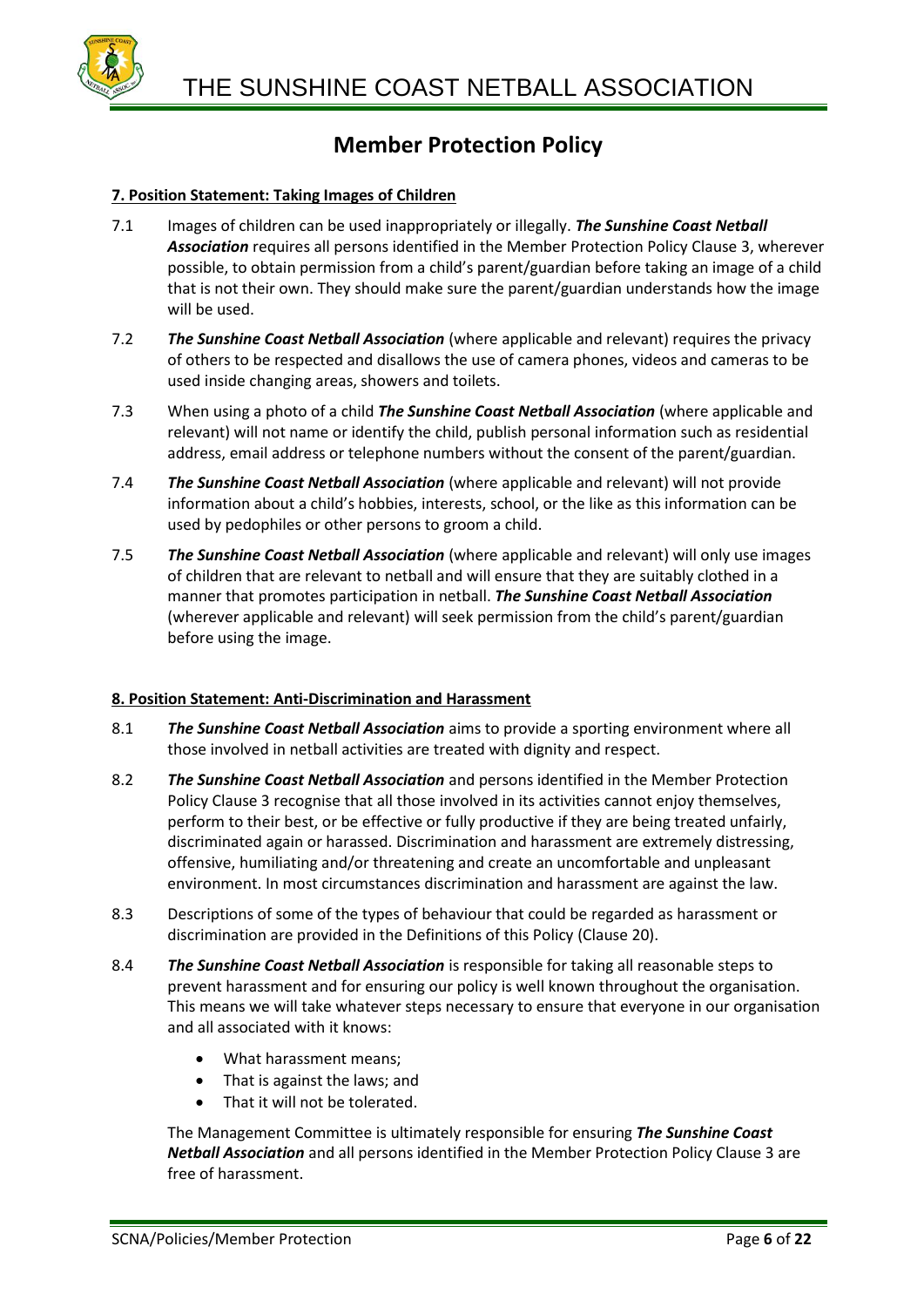

It will be the responsibility of *The Sunshine Coast Netball Association* to:

- comply with this policy;
- offer support to anyone who is being harassed and let them know where they can get help and advice;
- maintain complete confidentiality if they provide information during the investigation of a complaint; and
- avoid gossiping or spreading rumors about harassment (except where providing information as part of a legitimate investigation process). Such behaviour can result in legal action or defamation.

Harassment may occur, for example from:

- Coach to player
- Player to player
- Administration to employee
- Coach to coach
- Coach to administrator
- Player to administrator
- Coach to umpire
- Umpire to coach
- Player to umpire
- Umpire to play; or
- Umpire to administrator
- 8.5 If any person feels they are being harassed or discriminated against by another person or organisation bound by this Policy, they may make an internal complaint. In some circumstances they may also be able to make a complaint to an external organisation. Please refer to Part G of the *The Sunshine Coast Netball Association* Member Protection Policy.

### **9. Position Statement: Sexual Relationships**

- 9.1 *The Sunshine Coast Netball Association* (where applicable and relevant) take the position that consensual relationships (whether or not of a sexual nature) between coaches or officials or athlete support personnel and the adult athletes they engage with (due to on-court netball involvement), whilst not necessarily constituting harassment, should be avoided as they can have harmful effects on the person involved, on other persons and on netball's public image.
- 9.2 These relationships can also be perceived to be exploitative due to the differences in authority, maturity, status and dependence between the athlete and coach, official, or athlete support personnel.
- 9.3 Given there is always a risk that the relative power of the coach, official or athlete support personnel has been a factor in the development of such relationships, the coach, official, or athlete support personnel at all levels should avoid them. In the event that a player attempts to initiate an intimate relationship, the coach, official, and/or athlete support personnel must take personal responsibility for discouraging such approaches and explain the ethical basis for such actions.
- 9.4 The law is always the minimum standard for behaviour within netball and therefore sex with a child is a criminal offence.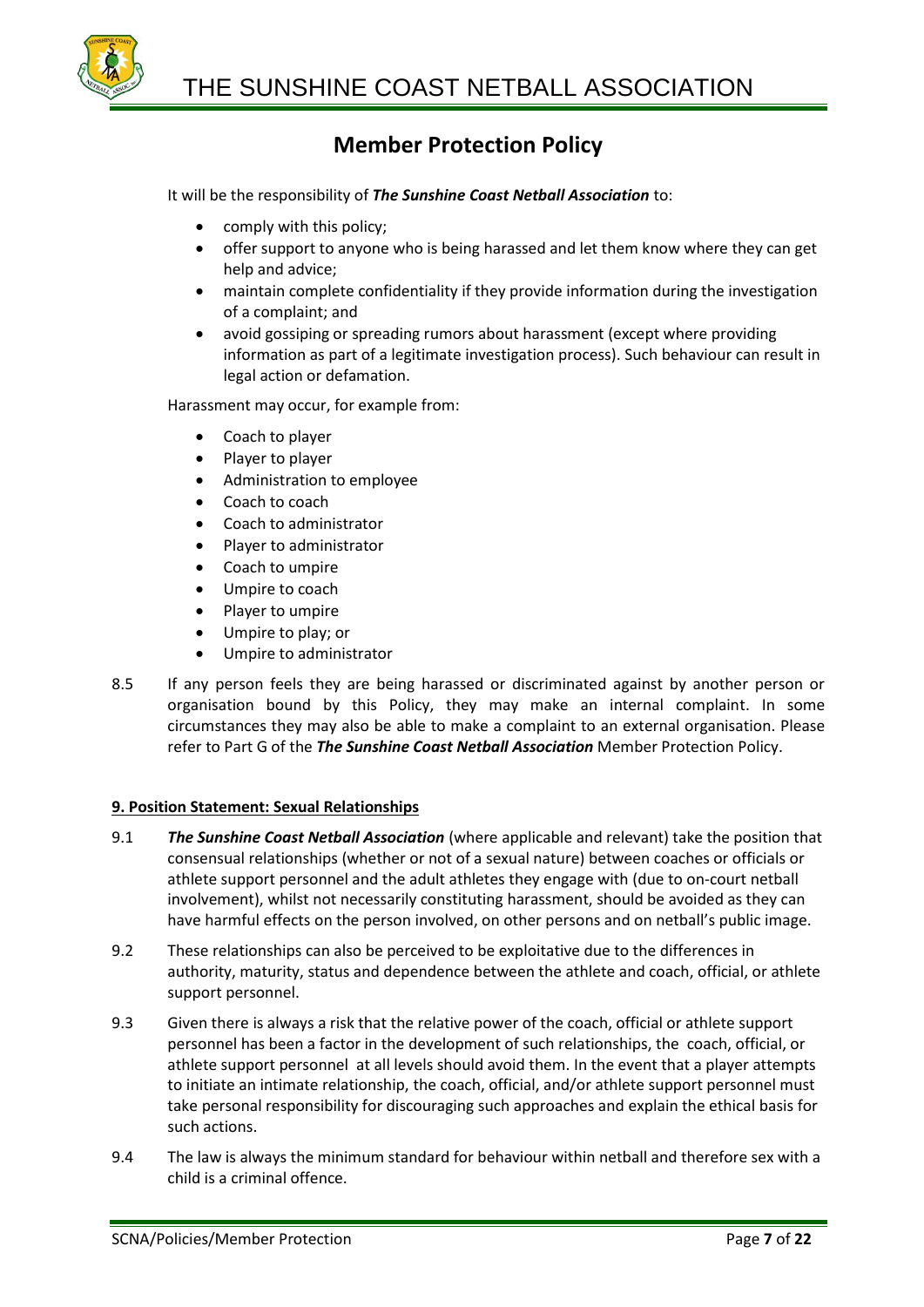

### **10. Position Statement: Pregnancy**

- 10.1 *The Sunshine Coast Netball Association* is committed to providing an inclusive sporting environment for pregnant women involved in netball. *The Sunshine Coast Netball Association* expect every person bound by this Policy to treat pregnant women with dignity and respect and to remove any unreasonable barriers to participation in netball that disadvantage them. *The Sunshine Coast Netball Association* will not tolerate any unlawful discrimination or harassment against pregnant women or women who may become pregnant.
- 10.2 Descriptions of some of the types of behaviour that could be regarded as pregnancy discrimination or harassment are provided in the Definitions to this Policy (Clause 20).
- 10.3 *The Sunshine Coast Netball Association* will take reasonable care to ensure the safety, health and well-being of pregnant women and their unborn children.
- 10.4 *The Sunshine Coast Netball Association* (where applicable and relevant) will advise pregnant women that there may be risks involved, and encourage them to obtain medical advice about those risks. Pregnant women should be aware that their own health and well-being, and that of their unborn children, are of utmost importance in their decision making about the extent and manner in which they participate in netball.
- 10.5 *The Sunshine Coast Netball Association* encourages all pregnant women to consult with their medical advisers, make themselves aware of the facts about pregnancy in sport, and ensure that they make informed decisions about participation in particular sporting activities, including netball.
- 10.6 Women will not be required to undertake a pregnancy test.
- 10.7 If any person feels they are being harassed or discriminated against by another person or organisation bound by this Policy, she may make a complaint. Please refer to Part G of the *The Sunshine Coast Netball Association* Member Protection Policy.

### **11. Position Statement: Gender Identity**

- 11.1 *The Sunshine Coast Netball Association* is committed to providing safe, fair and inclusive netball environments where people from all backgrounds can contribute and participate.
- 11.2 People who identify as transgender or transsexual should be treated fairly and with dignity and respect at all times. This includes acting with sensitivity when a person is undergoing gender transition. *The Sunshine Coast Netball Association* will not tolerate any unlawful discrimination or harassment against a person who identifies as transgender or transsexual or who is thought to be transgender or transsexual.
- 11.3 Descriptions of some of the types of behaviour that could be regarded as transgender or transsexual discrimination or harassment are provided in the Definitions to this Policy (Clause 20).
- 11.4 *The Sunshine Coast Netball Association* recognise that the exclusion of transgender or transsexual people from participation in netball has significant implications for their health, well-being and involvement in community life. In general *The Sunshine Coast Netball Association* will support their participation in netball on the basis of the gender with which they identify.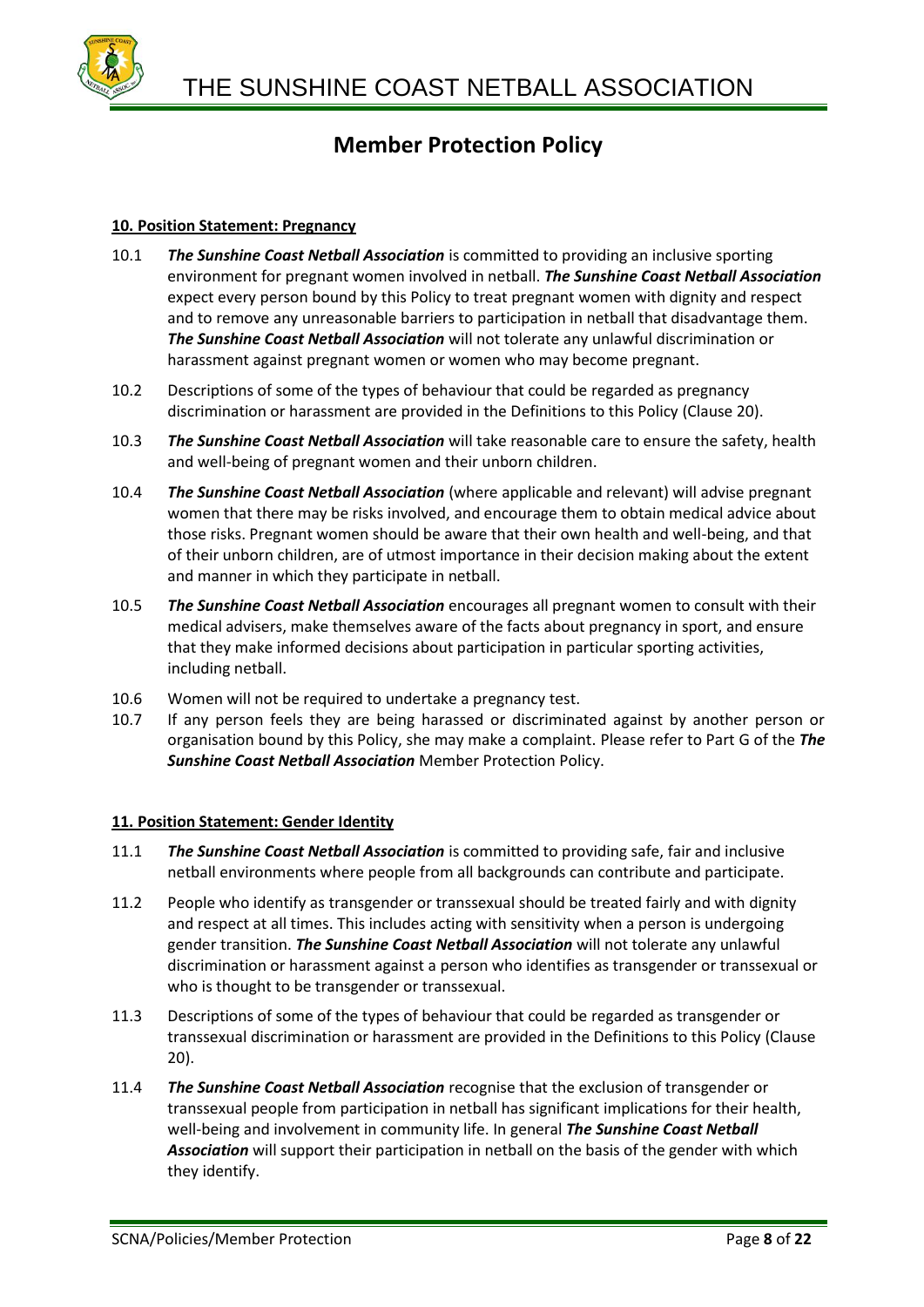

- 11.5 *The Sunshine Coast Netball Association* recognise there is debate over whether a male to female transgender person obtains any physical advantage over other female participants. This debate is reflected in the divergent discrimination laws across the country. If issues of performance advantage arise *The Sunshine Coast Netball Association* (whichever is applicable and relevant) will seek advice on the application of those laws in the particular circumstances.
- 11.6 *The Sunshine Coast Netball Association* note that drug testing procedures and prohibitions also apply to people who identify as transgender or transsexual. A person receiving treatment involving a prohibited substance or method, as described on the World Anti-Doping Agency's Prohibited List, should apply for a Therapeutic Use Exemption.
- 11.7 If any person feels they are being harassed or discriminated against by another person or organisation bound by this Policy they may make a complaint as per the Complaint Handling Policy. Please refer to Part E of the *The Sunshine Coast Netball Association* Member Protection Policy.

### **12. Position Statement: Responsible Service and Consumption of Alcohol**

- 12.1 *The Sunshine Coast Netball Association* is committed to conducting netball and social events and activities in a manner that encourages responsible service and consumption of alcohol.
- 12.2 *The Sunshine Coast Netball Association* will:
	- 12.2.1 Not allow individuals to participate in any sporting activities expressly sanctioned by *The Sunshine Coast Netball Association* if they are consuming alcohol or under the influence of alcohol.
	- 12.2.2 Not encourage the promotion or service of alcohol in and around competition areas at underage events expressly sanctioned by *The Sunshine Coast Netball Association*.
	- 12.2.3 Use its best endeavours to ensure that food and low alcohol and non-alcoholic drinks are available at any activity held or expressly sanctioned by *The Sunshine Coast Netball Association* where alcohol will be served.
	- 12.2.4 Encourage responsible alcohol practices as well as being mutually supportive of individuals covered by this code of conduct, including providing support for individuals seeking assistance on alcohol related matters.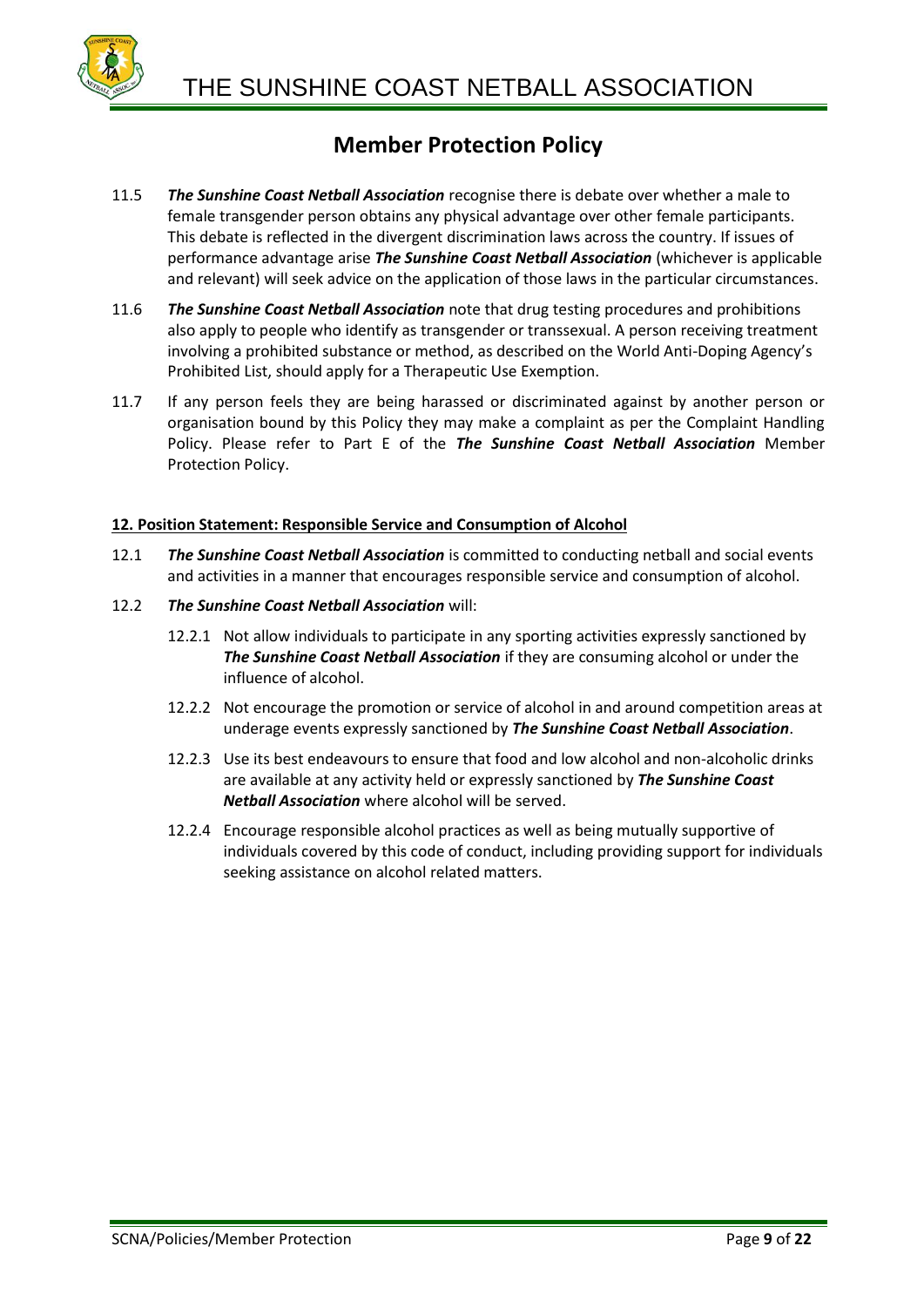

### **13. Position Statement: Smoking**

- 13.1 The following principles will apply to all *The Sunshine Coast Netball Association* events:
	- 13.1.1 No smoking shall occur at or near any sporting event or competition involving persons under the age of 18. This shall apply to coaches, players, trainers, officials, spectators and volunteers.
	- 13.1.2 Social events shall be smoke free with smoking permitted at designated outdoor smoking areas.
	- 13.1.3 Coaches, officials, volunteers and players will refrain from smoking and remain smoke free while involved in an official capacity for *The Sunshine Coast Netball Association*, on and off the court.
	- 13.1.4 State/Territory Legislation should be adhered to concerning smoke-free environments and selling of cigarettes.

### **14. Position Statement: CyberSafety**

- 14.1 Bullying and harassment in all forms are regarded by *The Sunshine Coast Netball Association* as unacceptable. Bullying has the potential to cause great anxiety and distress to the person targeted by hurtful or derogatory comments or statements.
- 14.2 New technologies and communication tools, such as smart phones and social networking websites, have greatly increased the potential for people to be bullied through unwanted and inappropriate comments.
- 14.3 *The Sunshine Coast Netball Association* will not tolerate abusive, discriminatory, intimidating or offensive statements being made online. In some cases, bullying is a criminal offence.
- 14.4 Frustration at a *The Sunshine Coast Netball Association* umpire, official, teammate, coach or sporting body should never be communicated on social networking websites. These issues should instead be addressed – in a written or verbal statement or a complaint. Please refer to Complaint Handling Policy. Please refer to Part F of the *The Sunshine Coast Netball Association* Member Protection Policy.

### **15. Position Statement: Social Networking Websites**

- 15.1 *The Sunshine Coast Netball Association* acknowledges the enormous value of social networking websites, such as Facebook and Twitter, to promote netball and celebrate the achievements and success of the people involved in netball.
- 15.2 *The Sunshine Coast Netball Association* expects all persons identified in the Member Protection Policy Clause 3 to conduct themselves appropriately when using social networking sites to share information related to netball.
- 15.3 Social media postings, blogs, status updates and tweets:
	- 15.3.1 Must not use offensive, provocative or hateful language.
	- 15.3.2 Must not be misleading, false or injure the reputation of another person.
	- 15.3.3 Should respect and maintain the privacy of others.
	- 15.3.4 Should promote netball in a positive way.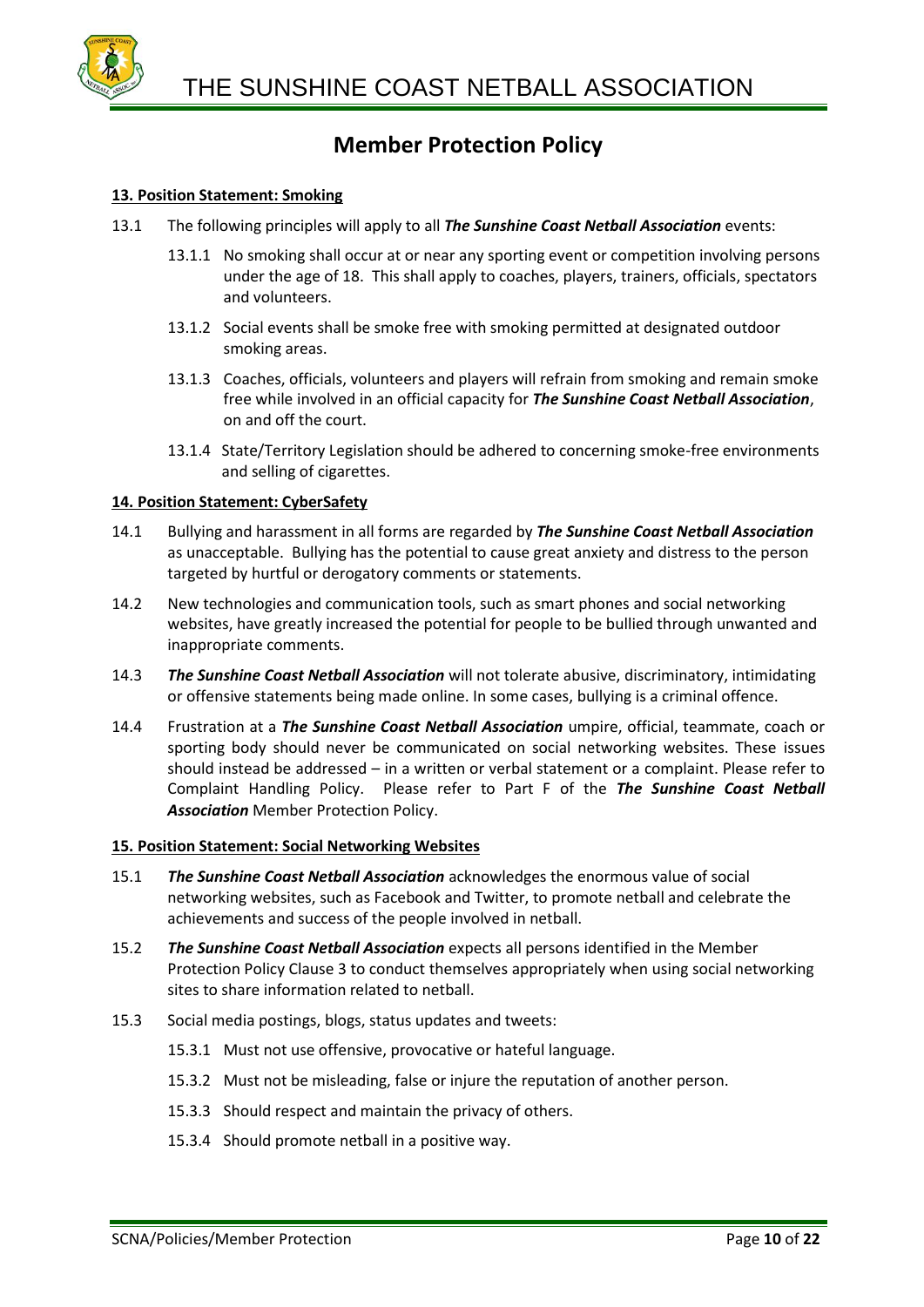

### **16. Complaints Procedures**

### **16.1 Handling Complaints**

- 16.1.1 *The Sunshine Coast Netball Association* aims to provide an easy to use, confidential and trustworthy procedure for complaints based on the principles of natural justice.
- 16.1.2 Any person (complainant) may report a complaint about a person or persons bound by this Policy (respondent) if they feel they have been harassed, bullied or discriminated against or there has been a breach of this Policy.
- 16.1.3 In the first instance, complaints should be reported to a Hearings Officer at the most relevant Member Organisation and/or Affiliate. The Hearings Officer may refer a complainant to a Member Protection Information Officer (MPIO) for support and/or information.
- 16.1.4 Where a complaint relates to behaviour or an incident that occurred at the State/Territory level, or involves people operating at the State/Territory level, the complaint should be reported to and handled by **The Sunshine Coast Netball Association** in the first instance.
- 16.1.5 Where a complaint relates to behaviour or an incident that occurred at the Association level, or involves people operation at the Association level, then the complaint should be reported to and handle by the relevant Association in the first instance.
- 16.1.6 Where a complaint relates to behaviour or an incident that occurred at the club level, or involves people operation at the club level, then the complaint should be reported to and handle by the relevant club in the first instance.
- 16.1.7 A complaint may be handled informally or formally. The complainant will usually indicate her/his preferred option unless the *The Sunshine Coast Netball Association* Hearings Officer, MPIO or relevant official considers that the complaint falls outside this Policy and should be handled another way. For example, the law may require that the complaint/allegation be reported to an appropriate authority.
- 16.1.8 All complaints will be dealt with promptly, seriously, sensitively and confidentially. *The Sunshine Coast Netball Association* procedures for handling and resolving complaints are outlined in refer to Part G in this policy.
- 16.1.9 Individuals and organisations may seek to have their complaint handled by an external agency under anti-discrimination, child protection, criminal or other relevant legislation.

### **16.2 Improper Complaints & Victimisation**

- 16.2.1 *The Sunshine Coast Netball Association* will provide a complaints procedure that has integrity and is free of unfair repercussions or victimisation against the person making the complaint.
- 16.2.2 *The Sunshine Coast Netball Association* (where applicable and relevant) will also take all necessary steps to make sure that people involved in a complaint are not victimised by anyone for coming forward with a complaint or for helping to sort it out. Disciplinary measures can be imposed on anyone who victimises another person for making a complaint or supporting another person's complaint.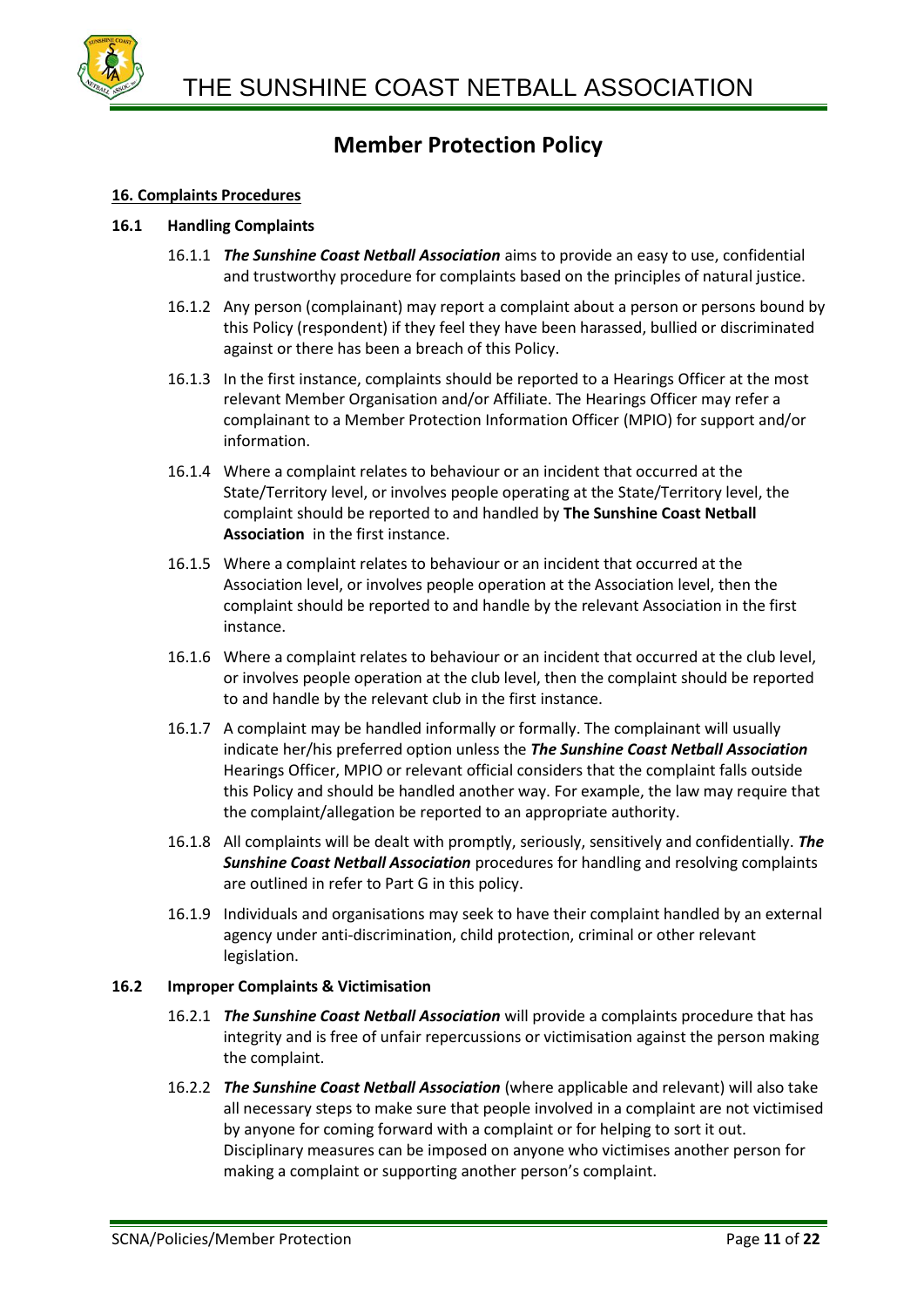

16.2.3 If at any point in the complaint process the Hearings Officer considers that a complainant has knowingly made an untrue complaint or the complaint is vexatious or malicious or intended to cause distress to the respondent, the matter may be referred to a hearings tribunal for review and appropriate action which may include disciplinary action against the complainant.

### **16.3 Mediation**

- 16.3.1 *The Sunshine Coast Netball Association* aims to resolve complaints in a timely and efficient manner. In many cases, complaints can be resolved by agreement between the people involved with no need for disciplinary action. The people involved in a formal complaint - the complainant and the person complained about (respondent) may also seek the assistance of a neutral third person or a Mediator. Lawyers are not able to negotiate on behalf of the complainant and/or respondent.
- 16.3.2 Mediation is a confidential process that allows those involved in a complaint to discuss the issues or incident in question and come up with mutually agreed solutions.
- 16.3.3 Mediation may occur either before or after an investigation of a complaint. If a complainant wishes to try and resolve the complaint with the assistance of a Mediator, the Hearings Officer will, in consultation with the complainant, arrange for a Mediator to mediate the complaint. More information on the mediation process is attached to this Policy.

### **16.4 Hearings Tribunals**

- 16.4.1 A hearings tribunal may be formed to hear a formal complaint that has been referred by the Hearings Officer for an alleged breach of this Policy. Refer to Part G of this police for *The Sunshine Coast Netball Association*'s hearings procedure.
- 16.4.2 A respondent may lodge a single appeal to the appeal tribunal in respect of a decision of a hearing tribunal. The decision of the appeal tribunal is final and binding on the people involved in the appeal. *The Sunshine Coast Netball Association* appeals process, including criteria for appeals are attached to this Policy.
- 16.4.3 *The Sunshine Coast Netball Association* and persons identified in the Member Protection Policy Clause 3, with appropriate variations bound by this Policy, will recognise and enforce any decision made, and form of discipline imposed, by a hearings or appeals tribunal under this Policy.
- 16.4.4 Members of hearing and appeal tribunals will be indemnified by the organisation that appointed them against any claim for loss, compensation or damages, and for costs incurred defending a claim made against them, because of their function as a member of a hearings or appeals tribunal.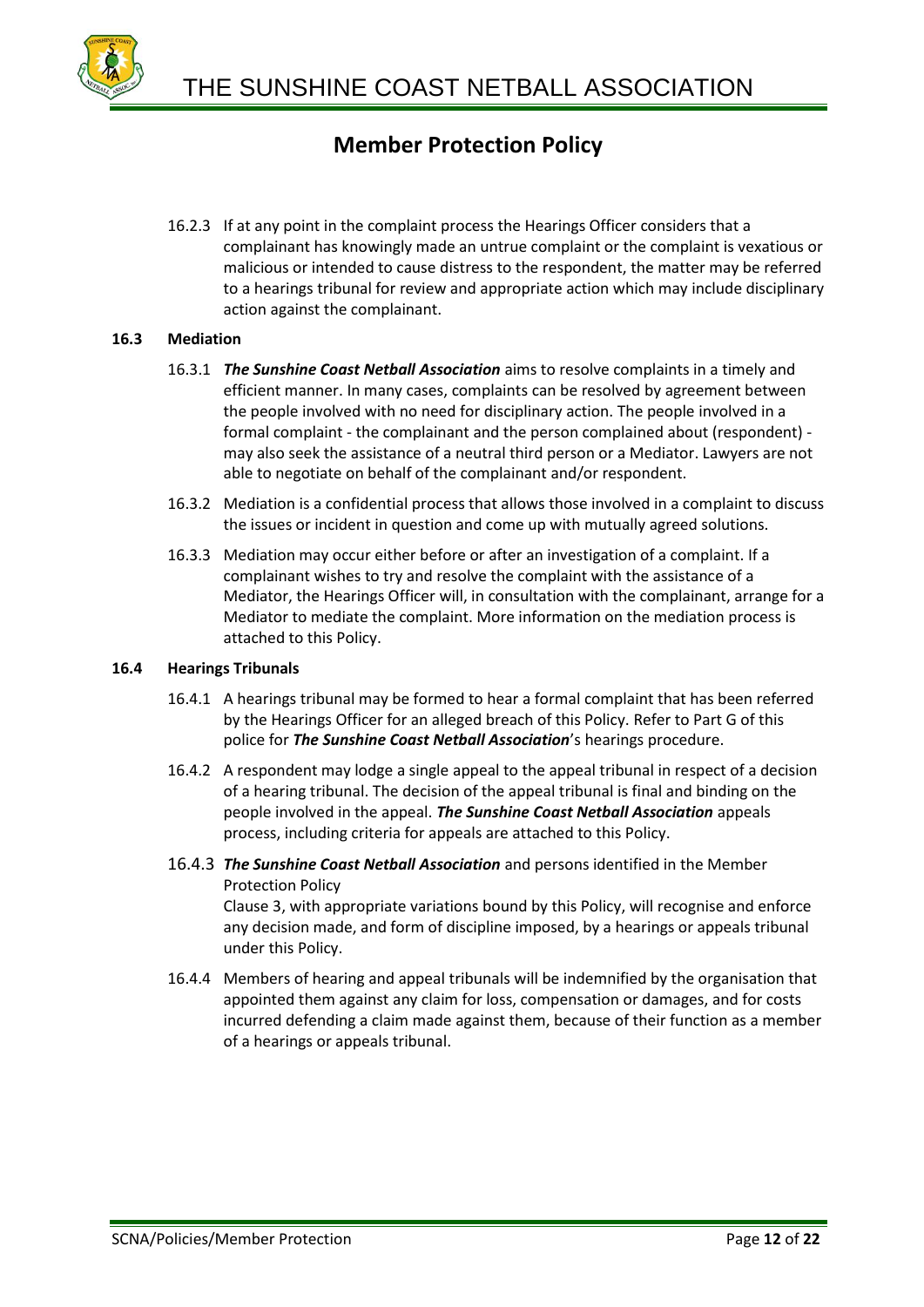

### **17. Photography**

- 17.1 The majority of **The Sunshine Coast Netball Association** venues are located on Local Government Council playing fields and parks open to the public however if **The Sunshine Coast Netball Association** are hosting a sanctioned event all individuals taking photographs or video images will be subject to the rules and policies of **The Sunshine Coast Netball Association** .
- 17.2 The publishing of a photograph or image can from time to time be used either inappropriately or illegally. Images of a child (including your own child) if photographed in a provocative and sexual manner can contravene Criminal Codes and censorship laws.
- 17.3 **The Sunshine Coast Netball Association** requires the privacy of others to be respected and prohibits the use of camera phones, videos and cameras inside changing areas, showers and toilets.
- 17.4 **The Sunshine Coast Netball Association** will only use appropriate images of a child, relevant to netball and depicting the child suitably clothed in a manner that promotes participation in netball.
- 17.5 When using a photo of a child **The Sunshine Coast Netball Association** will not name or identify the child or display personal information such as residential address, email address or telephone numbers without gaining written consent from the parent/guardian.
- 17.6 **The Sunshine Coast Netball Association** will not display information about hobbies, likes/dislikes, school etc as this information has the potential to be used as 'grooming tools'.
- 17.7 Photography and video footage is only taken by **The Sunshine Coast Netball Association** at **The Sunshine Coast Netball Association** sanctioned events and matches for three purposes:
	- Player/Umpire training and development
	- **The Sunshine Coast Netball Association** promotion and publicity
	- Participants and family use
- 17.8 Indoor venues such as sport centres may already have particular photography/video restrictions or guidelines in place which an Association or **The Sunshine Coast Netball Association** , as a user of the centre, is required to follow.
- 17.9 It is recommended that staff and volunteers of **The Sunshine Coast Netball Association** sign an acknowledgement that they are aware that all images and video footage taken may be used for legitimate purposes by **The Sunshine Coast Netball Association** . This policy applies to all **The Sunshine Coast Netball Association** sanctioned events.
- 17.10 Refer to Part I for **The Sunshine Coast Netball Association** 's photography procedure.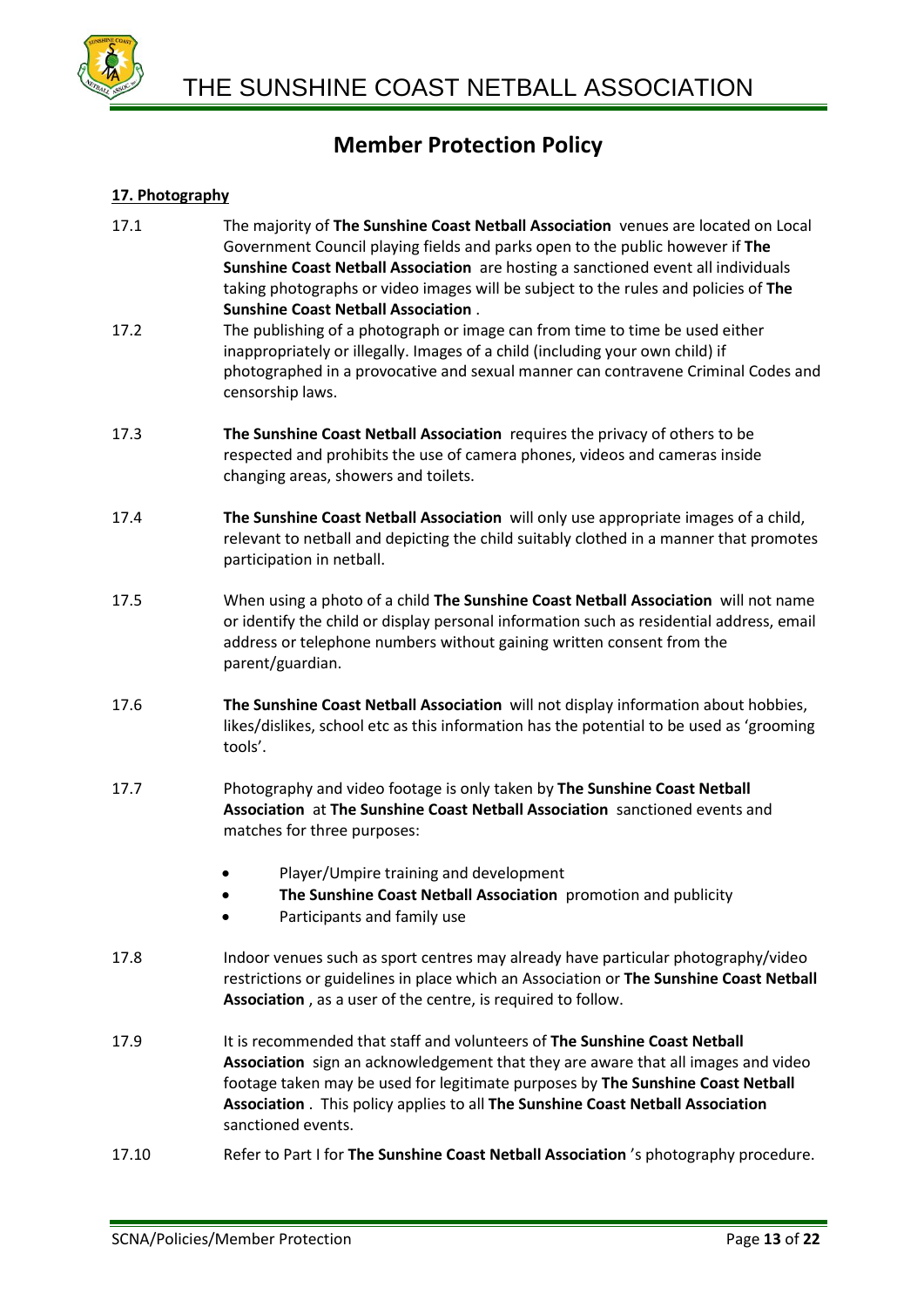

### **18. What is a Breach of This Policy?**

- 18.1 It is a breach of this Policy for any *The Sunshine Coast Netball Association* employee, volunteer or individual listed under Clause 3 bound by this Policy to do anything contrary to this Policy, including but not limited to:
	- 18.1.1 Acting in a manner contrary to this Policy, including breaching the attached Codes of Behaviour.
	- 18.1.2 Bringing *The Sunshine Coast Netball Association* into disrepute, and/or acting in a manner likely to bring *The Sunshine Coast Netball Association* Affiliates into disrepute.
	- 18.1.3 Failing to follow *The Sunshine Coast Netball Association* policies (including this Policy) and procedures for the protection, safety and well-being of children and young people.
	- 18.1.4 Discriminating against, harassing or bullying (including cyber-bullying), any person.
	- 18.1.5 Victimising another person for making or supporting a complaint.
	- 18.1.6 Engaging in a sexually inappropriate relationship with a person that she/he supervises, or has influence, authority or power over.
	- 18.1.7 Verbally or physically assaulting another person, intimidating another person, or creating a hostile environment within netball.
	- 18.1.8 Appointing or continuing to appoint a person to a role that involves working with children and young people contrary to this Policy.
	- 18.1.9 Disclosing *The Sunshine Coast Netball Association* information that is of a private, confidential or privileged nature to any unauthorised person/s and/or organisation/s.
	- 18.1.10 Making a complaint that they know to be untrue, vexatious, malicious or improper.
	- 18.1.11 Failing to comply with a penalty imposed after a finding where the individual or organisation, *The Sunshine Coast Netball Association* employee, volunteer or individual/s listed under Clause 3 has breached this policy.
	- 18.1.12 Failing to comply with a direction given to the individual or organisation, *The Sunshine Coast Netball Association* employee, volunteer or individual/s listed under Clause 3 as part of a disciplinary process.

### **19. Disciplinary Measures**

- 19.1 *The Sunshine Coast Netball Association* may impose disciplinary measures on an individual or organisation for a breach of this Policy.
- 19.2 Any disciplinary measure imposed will be:
	- 19.2.1 Fair and reasonable.
	- 19.2.2 Applied consistently with any contractual and employment rules and requirements.
	- 19.2.3 Be based on the evidence and information presented and the seriousness of the breach.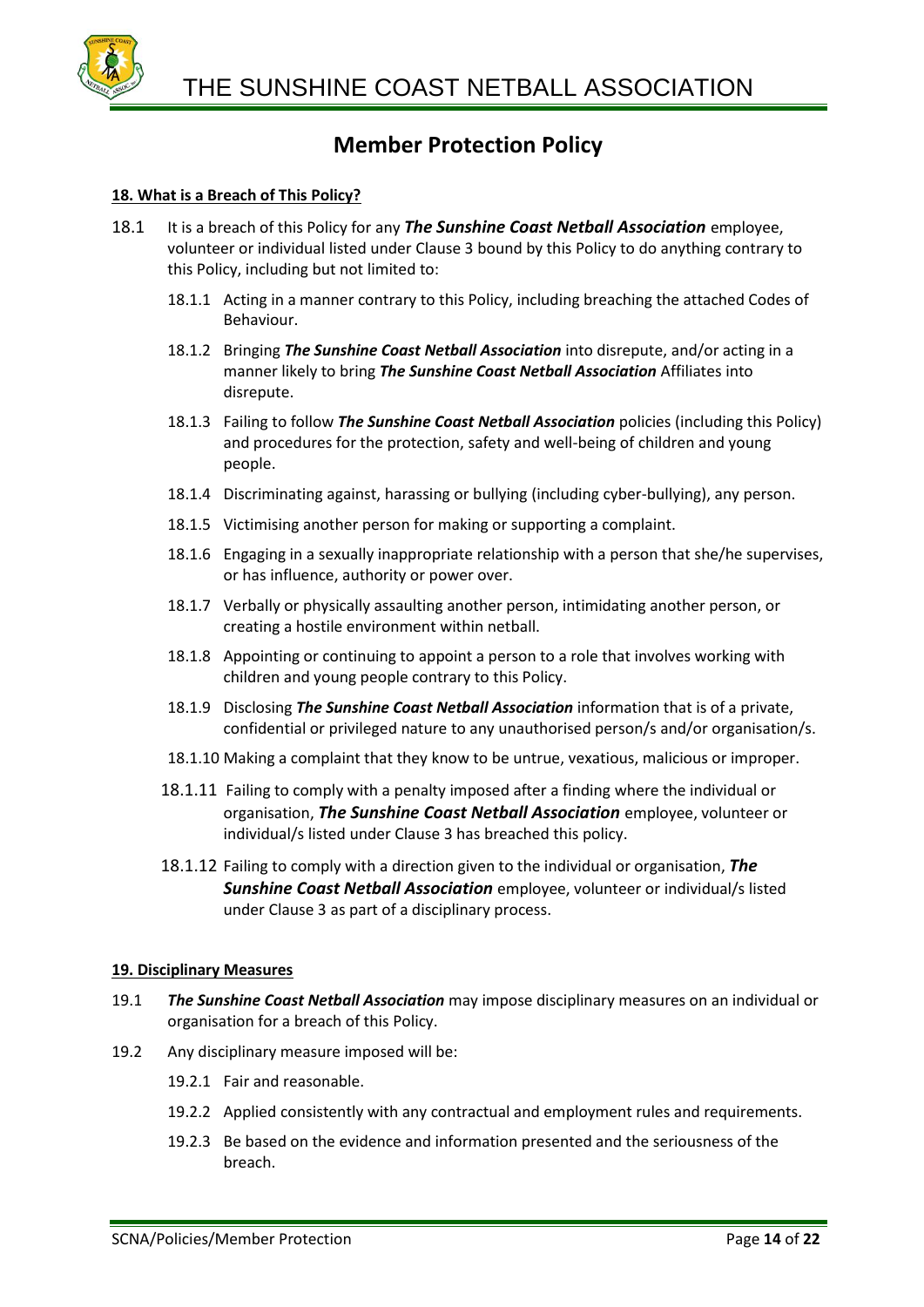

19.2.4 Be determined in accordance with *The Sunshine Coast Netball Association* and or Affiliates Constitution, By-laws, this Policy and the rules of netball.

### **19.3 Individual**

- 19.3.1 Subject to contractual and employment requirements, if a finding is made by a Tribunal that an individual has breached this Policy, one or more of the following forms of discipline may be imposed:
	- 19.3.1.1 A direction that the individual make a verbal and/or written apology.
	- 19.3.1.2 A written warning.
	- 19.3.1.3 A direction that the individual attend counseling to address their behaviour.
	- 19.3.1.4 A withdrawal of any awards, scholarships, placings, records, and/or achievements bestowed in any tournaments, activities and/or events held or sanctioned by *The Sunshine Coast Netball Association*.
	- 19.3.1.5 A demotion or transfer of the individual to another location, role or activity.
	- 19.3.1.6 A suspension of the individual's membership appointment, participation or engagement in a role or activity.
	- 19.3.1.7 Termination of the individual's membership, appointment or engagement.
	- 19.3.1.8 A recommendation that *The Sunshine Coast Netball Association* terminate the individual's membership, appointment or engagement.
	- 19.3.1.9 In the case of a coach or official, a direction that the relevant affiliate de-register the accreditation of the coach or official for a period of time or permanently.
	- 19.3.1.10 A fine.
	- 19.3.1.11 Any other form of discipline that the Hearings Tribunal considers appropriate.

### **19.4 Organisation**

- 19.4.1 If a finding is made that *The Sunshine Coast Netball Association* has breached its own Member Protection Policy, one or more of the following forms of discipline may be imposed by the Hearings Tribunal (refer to attachments of this Policy):
	- 19.4.1.1 A written warning.
	- 19.4.1.2 A fine.
	- 19.4.1.3 A direction that any rights, privileges and benefits provided to that organisation by the national body or other peak association be suspended for a specified period.
	- 19.4.1.4 Any other form of discipline that the national body or other peak association (where applicable or relevant) considers to be reasonable and appropriate.

### **19.5 Factors to Consider**

19.5.1 The form of discipline to be imposed on an individual or organisation will depend on factors such as: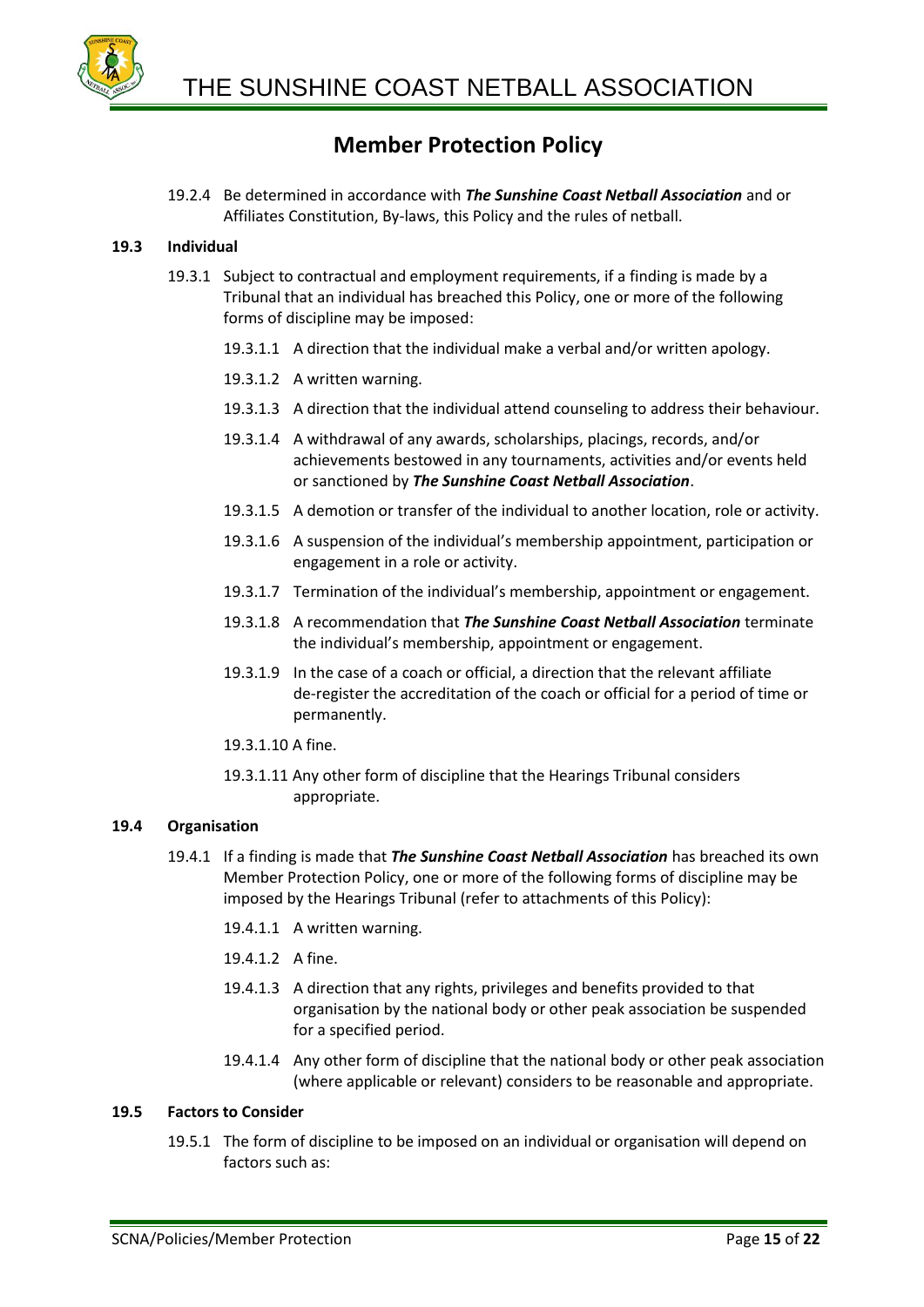

- 19.5.1.1 The nature and seriousness of the breach.
- 19.5.1.2 If the person knew, or should have known, that the behaviour was a breach of this Policy.
- 19.5.1.3 The person's level of contrition.
- 19.5.1.4 The effect of the proposed disciplinary measures on the person including any personal, professional or financial consequences.
- 19.5.1.5 If there have been any relevant prior warnings or disciplinary action.
- 19.5.1.6 The ability to enforce discipline if the person is a parent or spectator (even if they are bound by the Policy).
- 19.5.1.7 Any other mitigating circumstances.

### **20. Amendment and Interpretation**

- 20.1 This Policy may be amended from time to time by *The Sunshine Coast Netball Association*.
- 20.2 Headings used in this Policy are for convenience only and shall not be deemed part of the substance of this Policy or to affect in any way the language of the provisions to which they refer.
- 20.3 Words in the singular include the plural and vice versa.
- 20.4 Reference to "including" and similar words are not words of limitation.
- 20.5 The Definitions shall be considered an integral part of this Policy.
- 20.6 The Attachments shall be considered an integral part of this Policy.
- 20.7 This Policy shall apply from its specified effective date.
- 20.8 Words importing a gender include any other gender.
- 20.9 A reference to a clause is a reference to a clause or sub clause of this Policy.
- 20.10 Where a word or phrase is given a particular meaning, other parts of speech and grammatical forms of that word or phrase have corresponding meanings.
- 20.11 In the event any provision of this Policy is determined invalid or unenforceable, the remaining provisions shall not be affected. This Policy shall not fail because any part of this Policy is held invalid.
- 20.12 Except as otherwise stated herein, failure to exercise or enforce any right conferred by this Policy shall not be deemed to be a waiver of any such right nor operate so as to bar the exercise or enforcement thereof or of any other right on any other occasion.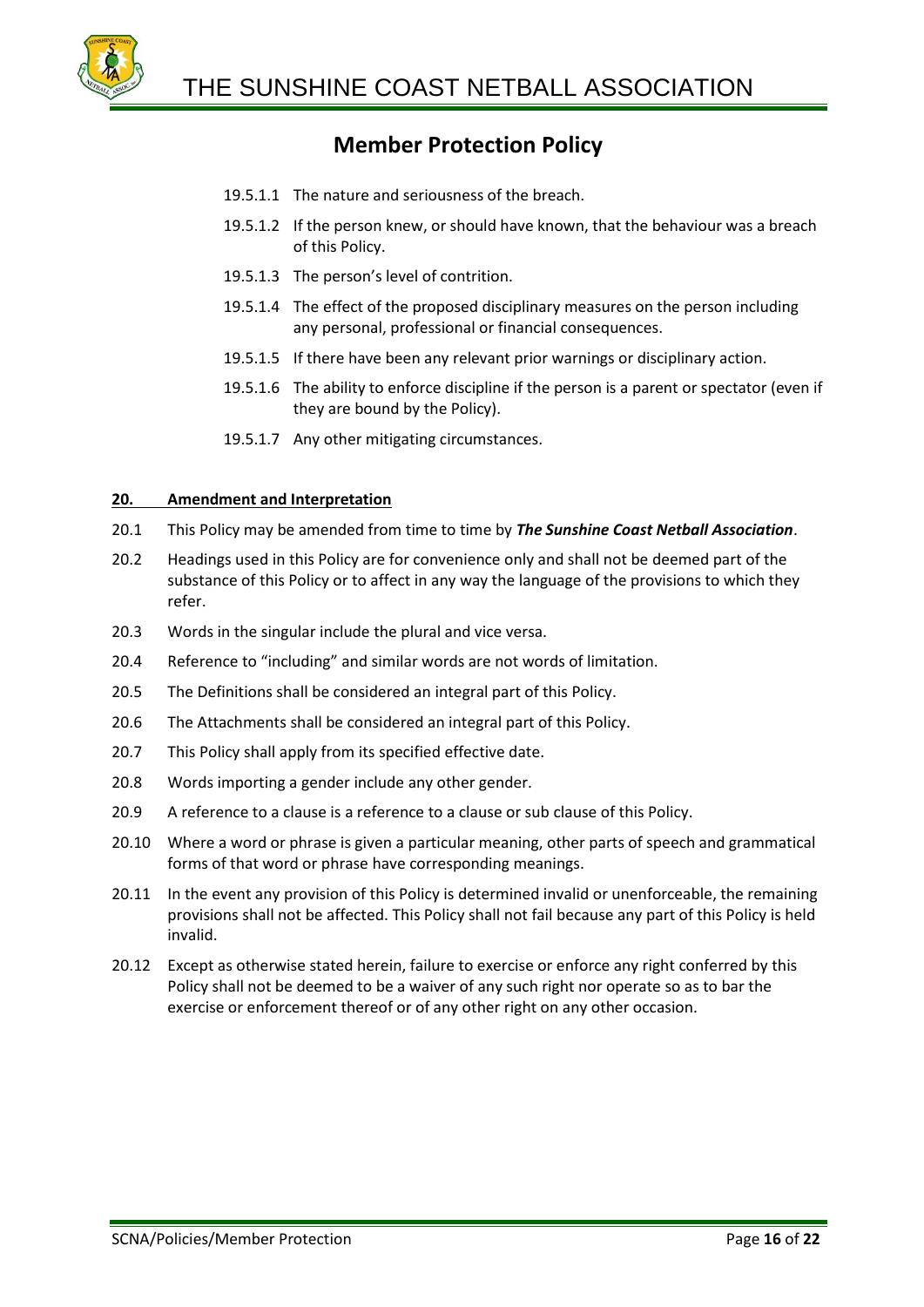

### **21. Definitions**

- 21.1 These Definitions set out the meaning of words used in this Policy and its attachments without limiting the ordinary and natural meaning of the words. State/Territory specific definitions and more detail on some of the words in this dictionary can be sourced from the relevant State/Territory child protection commissions or equal opportunity and anti-discrimination commissions.
- 21.2 Unless otherwise stated, words that are not defined in this Framework and Rules will have the same meaning as in *The Sunshine Coast Netball Association* Constitution.

| Abuse                                                 | Is a form of harassment and includes physical abuse, emotional abuse, sexual<br>abuse, neglect and abuse of power. Examples of abusive behaviour include<br>bullying, humiliation, verbal abuse and insults.                                                                                                                                               |
|-------------------------------------------------------|------------------------------------------------------------------------------------------------------------------------------------------------------------------------------------------------------------------------------------------------------------------------------------------------------------------------------------------------------------|
| Advanced, Elite &<br><b>High Performance</b><br>Coach | Representative, talent identification and state league level caches, as amended<br>and updated from time to time.                                                                                                                                                                                                                                          |
| Athlete                                               | Any individual who is involved in the playing of netball at a The Sunshine Coast<br>Netball Association, endorsed or managed event, competition or program.                                                                                                                                                                                                |
| Athlete and Team<br><b>Support Personnel</b>          | Doctor, Physiotherapist, Massage Therapist, Performance Analyst, Nutritionist,<br>Psychologist, Strength and Conditioning, Dietician or other personnel working<br>with, treating or assisting and athlete preparing for or participating in netball.                                                                                                      |
| Child                                                 | Means a person who is under the age of 18.                                                                                                                                                                                                                                                                                                                 |
| Child abuse                                           | Involves conduct which puts a child at risk of harm and may include:                                                                                                                                                                                                                                                                                       |
|                                                       | physical abuse by hurting a child or a child's development (e.g. hitting, shaking<br>or other physical harm; giving a child alcohol or drugs; or training that exceeds<br>the child's development or maturity)                                                                                                                                             |
|                                                       | sexual abuse by adults or other children, where a child is encouraged or forced<br>to watch or engage in sexual activity or where a child is subject to any other<br>inappropriate conduct of a sexual nature (e.g. sexual intercourse, masturbation,<br>oral sex, pornography including child pornography, or inappropriate touching or<br>conversations) |
|                                                       | emotional abuse, by ill-treating a child (e.g. humiliation, taunting, sarcasm,<br>yelling, negative criticism, name-calling, ignoring or placing unrealistic<br>expectations on a child)                                                                                                                                                                   |
|                                                       | neglect (e.g. failing to give a child food, water, shelter or clothing or to protect a<br>child from danger or foreseeable risk of harm or injury).                                                                                                                                                                                                        |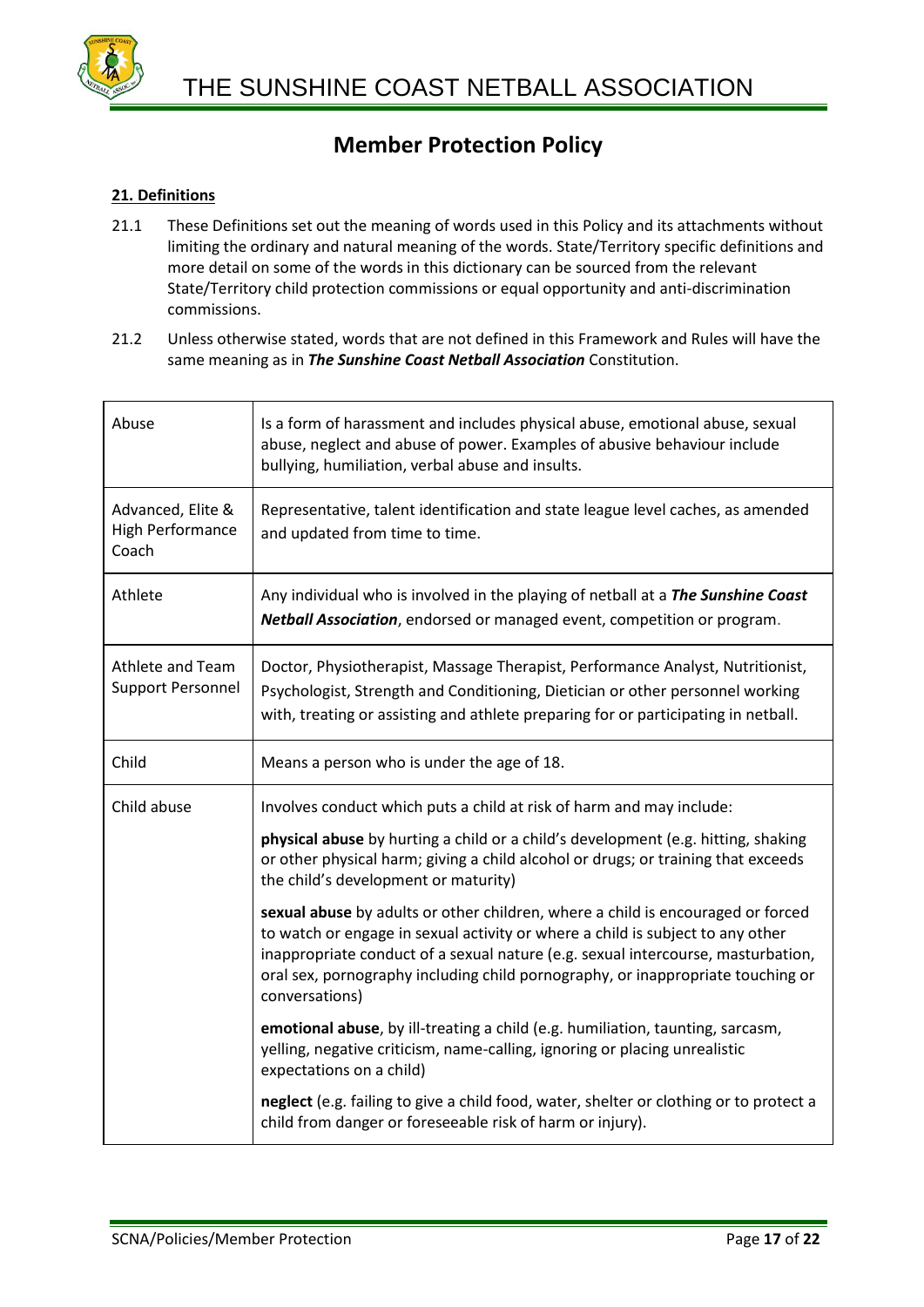

| Coaches                                             | As described in Netball Australia's coach accreditation framework as amended<br>and updated form time to time. Tiers include Advanced Coach, Elite Coach<br>and High Performance Coach. Tier levels - Foundation, Beginner,<br>Intermediate, Advanced & Elite & High Performance.                                                                                                                                                                                                                                                                                                                                    |
|-----------------------------------------------------|----------------------------------------------------------------------------------------------------------------------------------------------------------------------------------------------------------------------------------------------------------------------------------------------------------------------------------------------------------------------------------------------------------------------------------------------------------------------------------------------------------------------------------------------------------------------------------------------------------------------|
| <b>Codes of Behaviour</b>                           | The Sunshine Coast Netball Association 's Codes of Behaviour as amended<br>from time to time.                                                                                                                                                                                                                                                                                                                                                                                                                                                                                                                        |
| Complainant                                         | Means the person making a complaint.                                                                                                                                                                                                                                                                                                                                                                                                                                                                                                                                                                                 |
| Complaint                                           | Means a complaint made under Clause 16 of this Policy.                                                                                                                                                                                                                                                                                                                                                                                                                                                                                                                                                               |
| Complaint<br>handler/manager                        | Means the person appointed under this Policy to investigate a complaint.                                                                                                                                                                                                                                                                                                                                                                                                                                                                                                                                             |
| Conduct that may<br>bring netball into<br>disrepute | Conduct that is dishonest, fraudulent, corrupt, illegal, unethical, improper,<br>unsafe and conduct that many cause financial or reputational loss.                                                                                                                                                                                                                                                                                                                                                                                                                                                                  |
| Discrimination                                      | Occurs when someone is treated unfairly or less favourably than another<br>person in the same or similar circumstances because of a particular personal<br>characteristic. This is known as direct discrimination. Indirect discrimination<br>occurs when a rule, policy or practice disadvantages one group of people in<br>comparison with others, even though it appears to treat all people the same.<br>In Australia, it is against the law to discriminate against someone because of                                                                                                                          |
|                                                     | their:<br>$\bullet$ age<br>• disability<br>• family/carer responsibilities<br>• gender identity/transgender status<br>• homosexuality and sexual orientation<br>• irrelevant medical record<br>• irrelevant criminal record<br>• political belief/activity<br>• pregnancy and breastfeeding<br>$\bullet$ race<br>• religious belief/activity<br>• sex or gender<br>· social origin;<br>• trade union membership/activity.<br>Some State/Territories include additional protected characteristics, such as<br>physical features or association with a person with one or more of the<br>characteristics listed above. |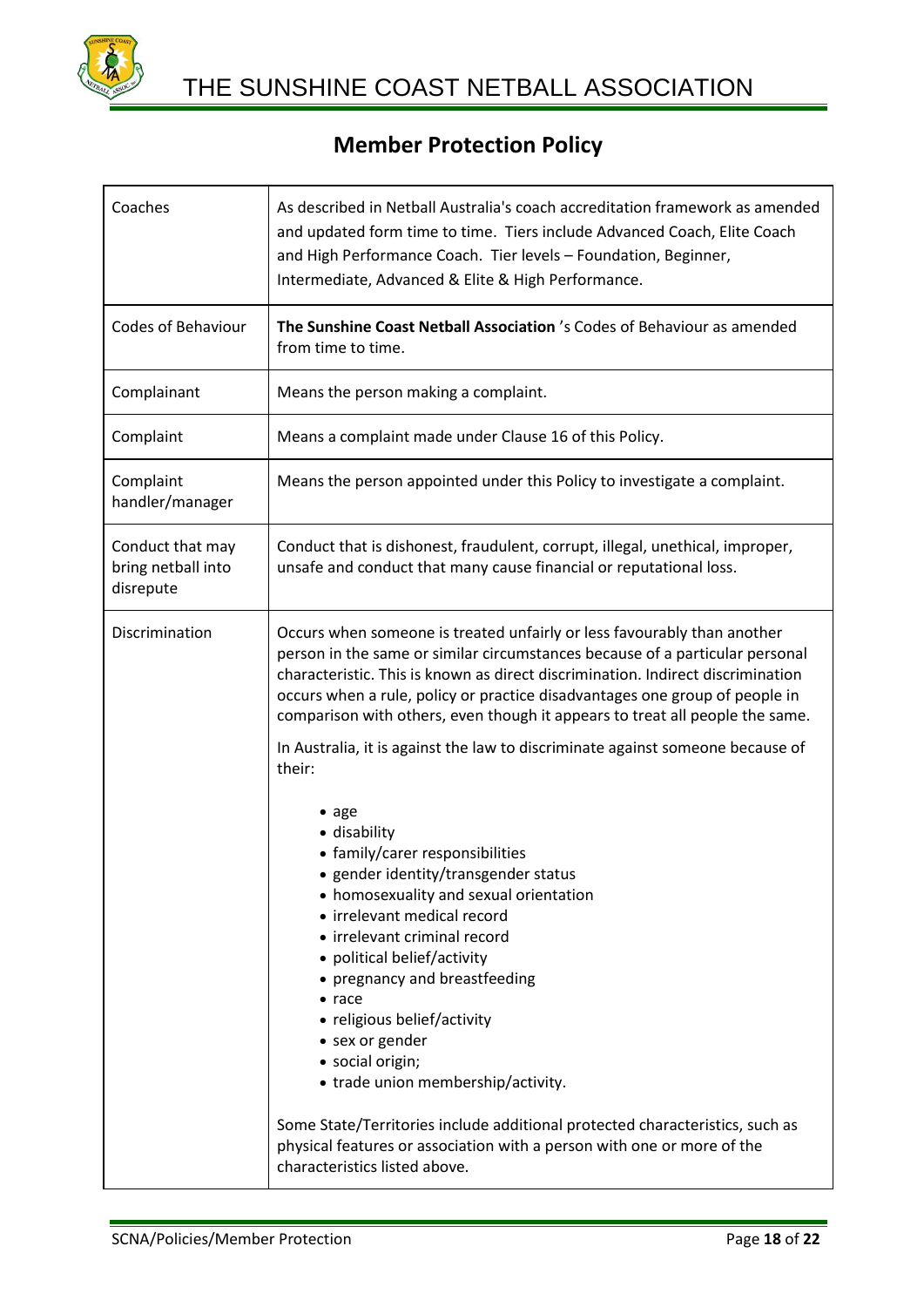

|                                  | <b>Examples of discrimination</b> are available on the Play by the Rules website:<br>www.playbytherules.net.au/legal-stuff/discrimination                                                                                                                                                                                                                                                                                             |
|----------------------------------|---------------------------------------------------------------------------------------------------------------------------------------------------------------------------------------------------------------------------------------------------------------------------------------------------------------------------------------------------------------------------------------------------------------------------------------|
|                                  | Some exceptions to State/Territory and Federal anti-discrimination law apply,<br>such as:                                                                                                                                                                                                                                                                                                                                             |
|                                  | holding a competitive sporting activity for boys and girls only who<br>$\bullet$<br>are under the age of 12, or of any age where strength, stamina or<br>physique is relevant<br>not selecting a participant if the person's disability means he or she<br>$\bullet$<br>is not reasonably capable of performing the actions reasonably<br>required for that particular activity.                                                      |
| Employee<br>Personnel            | Any Person or Persons employed by or contracted to The Sunshine Coast<br><b>Netball Association.</b>                                                                                                                                                                                                                                                                                                                                  |
| Harassment                       | Any type of behaviour that the other person does not want and is likely to<br>make the person feel intimidated, insulted or humiliated. Unlawful<br>harassment can target a person because of their race, sex, pregnancy, marital<br>status, sexual orientation or some other personal characteristic protected by<br>law (see the list under "Discrimination").                                                                      |
|                                  | Public acts of racial hatred which are reasonably likely to offend, insult,<br>humiliate or intimidate are also prohibited. This applies to spectators,<br>participants or any other person who engages in such an act in public. Some<br>States/Territories also prohibit public acts that vilify people on other grounds<br>such as homosexuality, gender identity; HIV/AIDS, religion and disability (see<br>also "Vilification"). |
| <b>Hearings Officer</b>          | Means a person appointed by an organisation who is responsible for the<br>administration of hearings by the hearings tribunal.                                                                                                                                                                                                                                                                                                        |
| <b>High Performance</b><br>Coach | Australian Netball League, State/Territory and top level State League coaches,<br>as amended and updated from time to time.                                                                                                                                                                                                                                                                                                           |
| <b>Individual Member</b>         | Means a registered financial individual member of a Member or Affiliate of<br>The Sunshine Coast Netball Association (as the case may be).                                                                                                                                                                                                                                                                                            |
| Junior                           | Means a person under the age of eighteen (18) years who is participating in an<br>activity of the The Sunshine Coast Netball Association.                                                                                                                                                                                                                                                                                             |
| Mediator                         | Means a person appointed to mediate complaints made under this Policy. It is<br>preferable that the mediator has relevant skills, qualifications and/or training<br>in mediation.                                                                                                                                                                                                                                                     |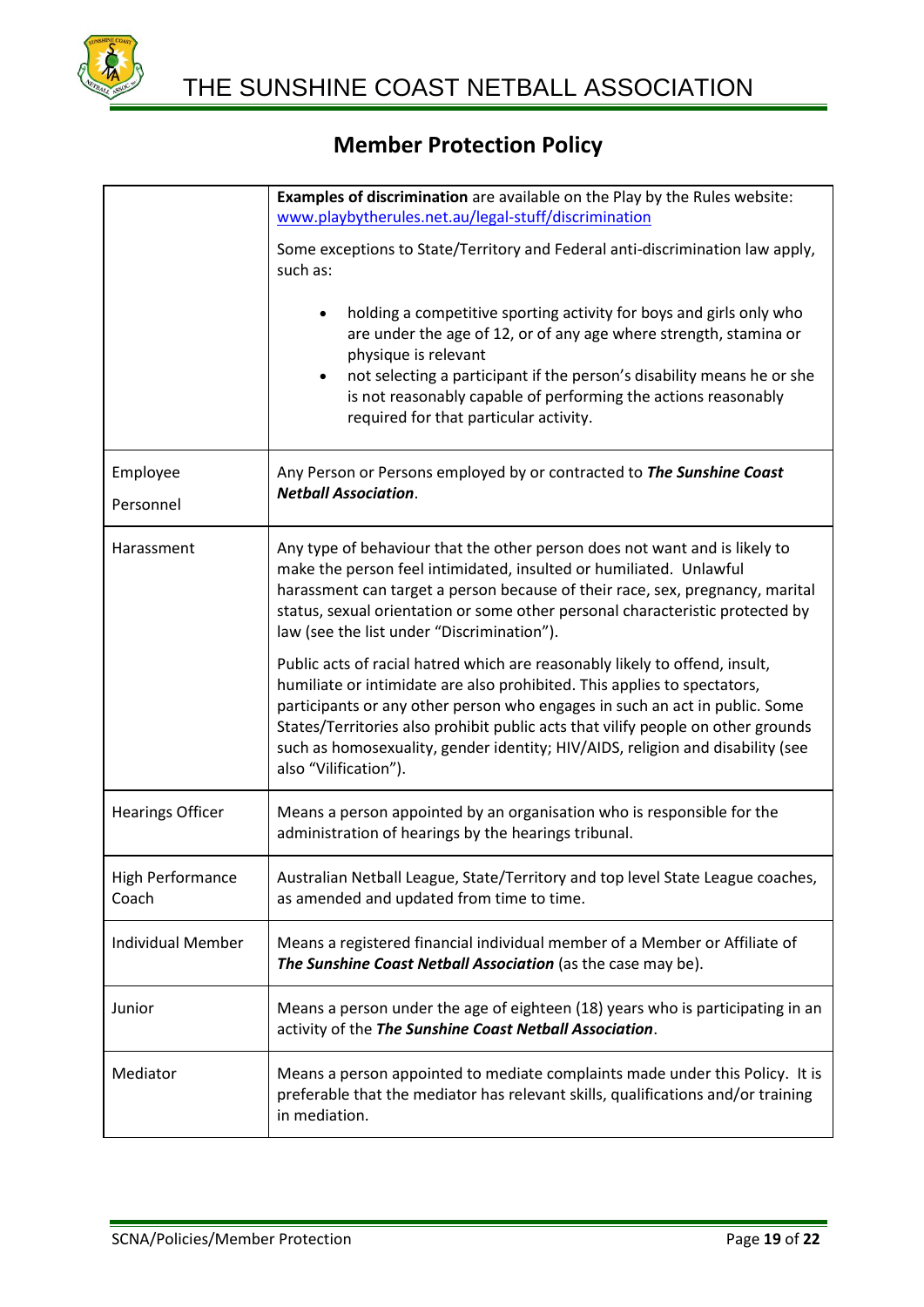

| Member                                                | Means a member for the time being of The Sunshine Coast Netball Association<br>under<br>Section 3, Membership, in the The Sunshine Coast Netball Association<br>Constitution and includes Member Organisations, Affiliates, Individual Members<br>and Service Award Holders.                                                                                                  |
|-------------------------------------------------------|-------------------------------------------------------------------------------------------------------------------------------------------------------------------------------------------------------------------------------------------------------------------------------------------------------------------------------------------------------------------------------|
| Member<br>Protection                                  | A term used by the Australian sport industry to describe the practices and<br>procedures that protect members - both individual members such as players,<br>coaches and officials, and the member organisations such as clubs,<br>State/Territory associations, other affiliated associations and the national body.<br>Member protection involves:                           |
|                                                       | protecting those that are involved in sport activities from harassment,<br>٠<br>abuse, discrimination and other forms of inappropriate behaviour<br>adopting appropriate measures to ensure the right people are involved<br>٠<br>in an organisation, particularly in relation to those involved with<br>juniors, and<br>providing education.                                 |
| Member<br>Protection<br>Information<br>Officer (MPIO) | Means a person trained to be the first point of contact for a person reporting a<br>complaint under, or a breach of, this Policy. He or she provides impartial and<br>confidential support to the person making the complaint.                                                                                                                                                |
| <b>National Child</b><br>Protection<br>Regulation     | Means the specific requirements and/or processes that must be followed in a<br>specific State or Territory in regards to child protection requirements. Where<br>specific State legislation does not exist the national requirements must be<br>followed.                                                                                                                     |
| National<br>Complaint<br>Handling<br>Regulation       | Means the national complaints, tribunal, investigation and mediation processes<br>which must be followed by all The Sunshine Coast Netball Association The<br><b>Sunshine Coast Netball Association.</b>                                                                                                                                                                      |
| Natural justice (or<br>procedural<br>fairness         | Requires that:<br>both the complainant and the respondent must know the full details of<br>$\bullet$<br>what is being said against them and have the opportunity to respond<br>all relevant submissions must be considered<br>$\bullet$<br>no person may judge their own case<br>the decision-maker(s) must be unbiased, fair and just<br>the penalties imposed must be fair. |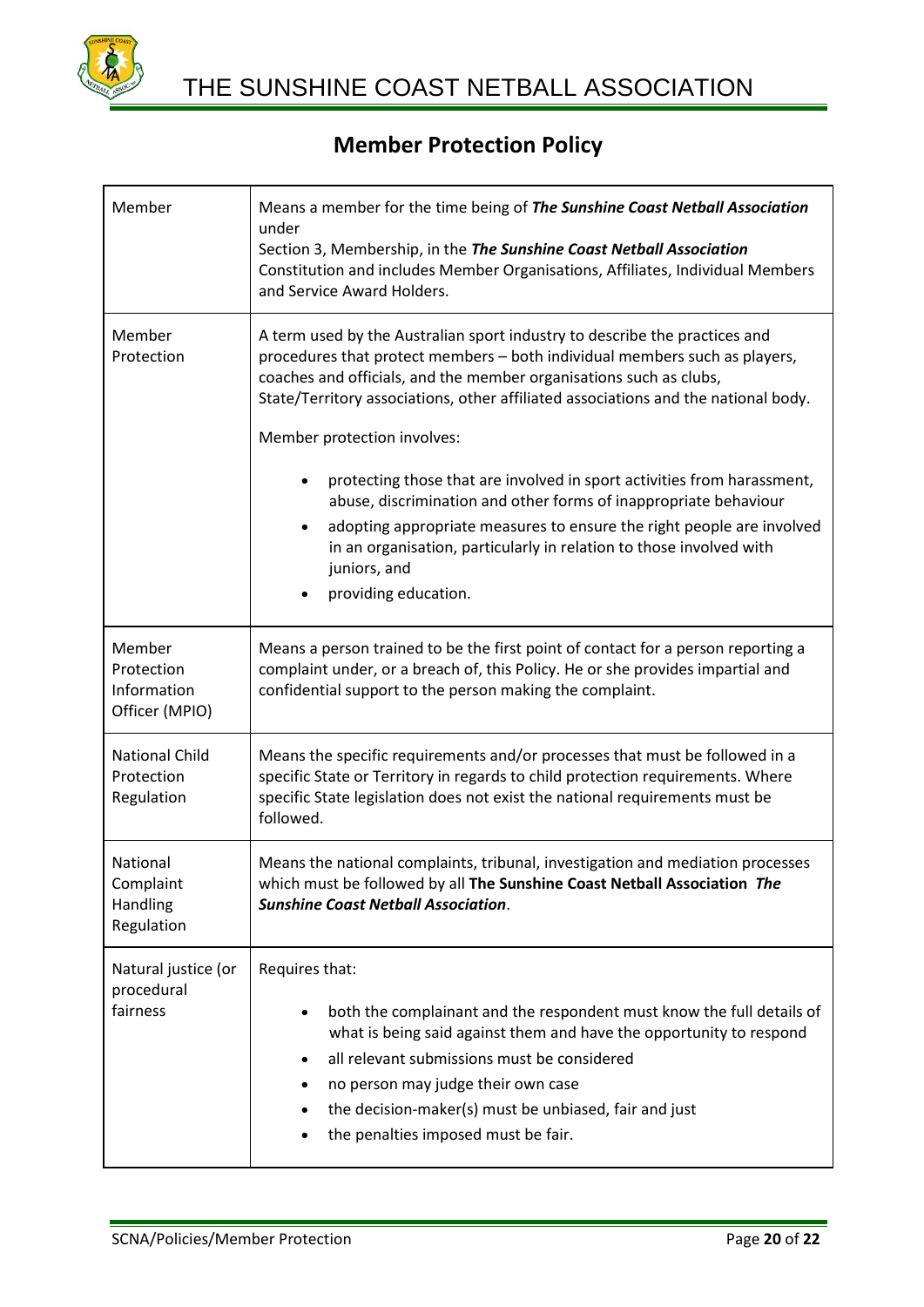

| Person                                 | Individuals and organisations identified in Clause 5.                                                                                                                                                                                                                                                                                                                                                                                                                                                                                                                                                                                                                                                                                                                                  |
|----------------------------------------|----------------------------------------------------------------------------------------------------------------------------------------------------------------------------------------------------------------------------------------------------------------------------------------------------------------------------------------------------------------------------------------------------------------------------------------------------------------------------------------------------------------------------------------------------------------------------------------------------------------------------------------------------------------------------------------------------------------------------------------------------------------------------------------|
| Police check                           | Means a national criminal history record check conducted as a<br>pre-employment, pre-engagement or current employment background<br>check on a person.                                                                                                                                                                                                                                                                                                                                                                                                                                                                                                                                                                                                                                 |
| Policy, policy and<br>this policy      | Means this Member Protection Policy.                                                                                                                                                                                                                                                                                                                                                                                                                                                                                                                                                                                                                                                                                                                                                   |
| <b>Privacy Act</b>                     | Privacy Act, 1988 (Cth) which regulates how personal information is handled.                                                                                                                                                                                                                                                                                                                                                                                                                                                                                                                                                                                                                                                                                                           |
| Respondent                             | Means the person whose behaviour is the subject of the complaint.                                                                                                                                                                                                                                                                                                                                                                                                                                                                                                                                                                                                                                                                                                                      |
| Role-specific<br>codes of<br>behaviour | Means standards of conduct required of people holding certain roles in netball<br>(e.g. coaches, officials, umpires).                                                                                                                                                                                                                                                                                                                                                                                                                                                                                                                                                                                                                                                                  |
| Sexual harassment                      | Means unwanted, unwelcome or uninvited behaviour of a sexual nature which<br>could reasonably be anticipated to make a person feel humiliated, intimidated or<br>offended. Sexual harassment can take many different forms and may include<br>unwanted physical contact, verbal comments, jokes, propositions, displays of<br>pornographic or offensive material or other behaviour that creates a sexually<br>hostile environment.<br>Sexual harassment is not behaviour based on mutual attraction, friendship and<br>respect. If the interaction is between consenting adults, it is not sexual                                                                                                                                                                                     |
| Sexual offence                         | harassment.<br>Means a criminal offence involving sexual activity or acts of indecency. Because                                                                                                                                                                                                                                                                                                                                                                                                                                                                                                                                                                                                                                                                                        |
|                                        | of differences under State/Territory laws, this can include but is not limited to:<br>$\bullet$ rape<br>indecent assault<br>• sexual assault<br>• assault with intent to have sexual intercourse<br>• incest<br>• sexual penetration of child under the age of 16<br>• indecent act with child under the age of 16<br>• sexual relationship with child under the age of 16<br>• sexual offences against people with impaired mental functioning<br>• abduction and detention<br>• procuring sexual penetration by threats or fraud<br>• procuring sexual penetration of child under the age of 16<br>• bestiality<br>• soliciting acts of sexual penetration or indecent acts<br>• promoting or engaging in acts of child prostitution<br>· obtaining benefits from child prostitution |